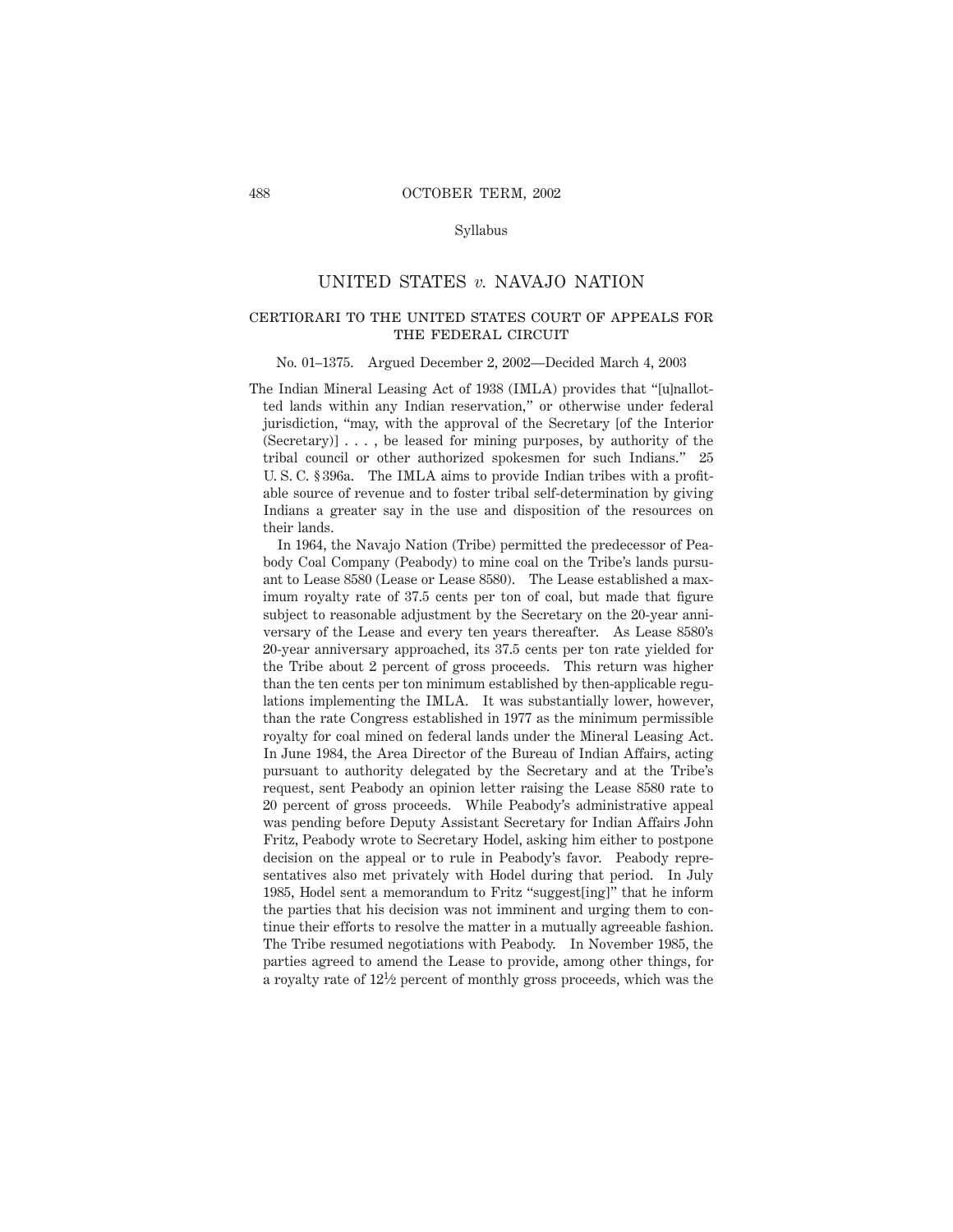then-customary rate for coal leases on federal and Indian lands. Pursuant to 25 U. S. C. § 396a, Secretary Hodel approved the amended Lease in December 1987.

In 1993, the Tribe brought this action for damages against the United States, alleging, *inter alia,* that the Secretary's approval of the Lease amendments constituted a breach of trust. Although granting summary judgment for the United States, the Court of Federal Claims found that the Secretary had flagrantly dishonored the Government's general fiduciary duties to the Tribe by acting in Peabody's best interests rather than those of the Tribe. The court nevertheless concluded that the Tribe had entirely failed to link that breach of duty to any statutory or regulatory obligation which could be fairly interpreted as mandating compensation for the Government's actions. The Federal Circuit reversed. Relying on 25 U. S. C. § 399 and regulations promulgated thereunder, the appeals court determined that the measure of control the Secretary exercised over the leasing of Indian lands for mineral development sufficed to warrant a money judgment against the United States. Agreeing with the Federal Claims Court that the Secretary's actions regarding Peabody's administrative appeal violated the Government's fiduciary obligations to the Tribe, the Court of Appeals remanded for further proceedings, including a determination of damages.

*Held: United States* v. *Mitchell,* 445 U. S. 535 *(Mitchell I),* and *United States* v. *Mitchell,* 463 U. S. 206 *(Mitchell II),* control this case. The controversy here falls within *Mitchell I*'s domain, and the Tribe's claim for compensation from the Government fails, for it does not derive from any liability-imposing provision of the IMLA or its implementing regulations. Pp. 502–514.

(a) To state a litigable claim, a tribal plaintiff must invoke a rightscreating source of substantive law that "can fairly be interpreted as mandating compensation by the Federal Government for the damages sustained." *Mitchell II,* 463 U. S., at 218. Although the Indian Tucker Act, 28 U. S. C. § 1505, confers jurisdiction upon the Court of Federal Claims in cases where this requirement is met, the Act is not itself a source of substantive rights. *E. g., Mitchell II,* 463 U. S., at 216. Pp. 502–503.

(b) *Mitchell I* and *Mitchell II* are the pathmarking precedents on the question whether a statute or regulation (or combination thereof) "can fairly be interpreted as mandating compensation by the Federal Government." *Mitchell II,* 463 U. S., at 218. In *Mitchell I,* the Court held that the Indian General Allotment Act of 1887 (GAA)—which authorized the President to allot agricultural or grazing land to individual tribal members residing on a reservation, 25 U. S. C. § 331, and provided that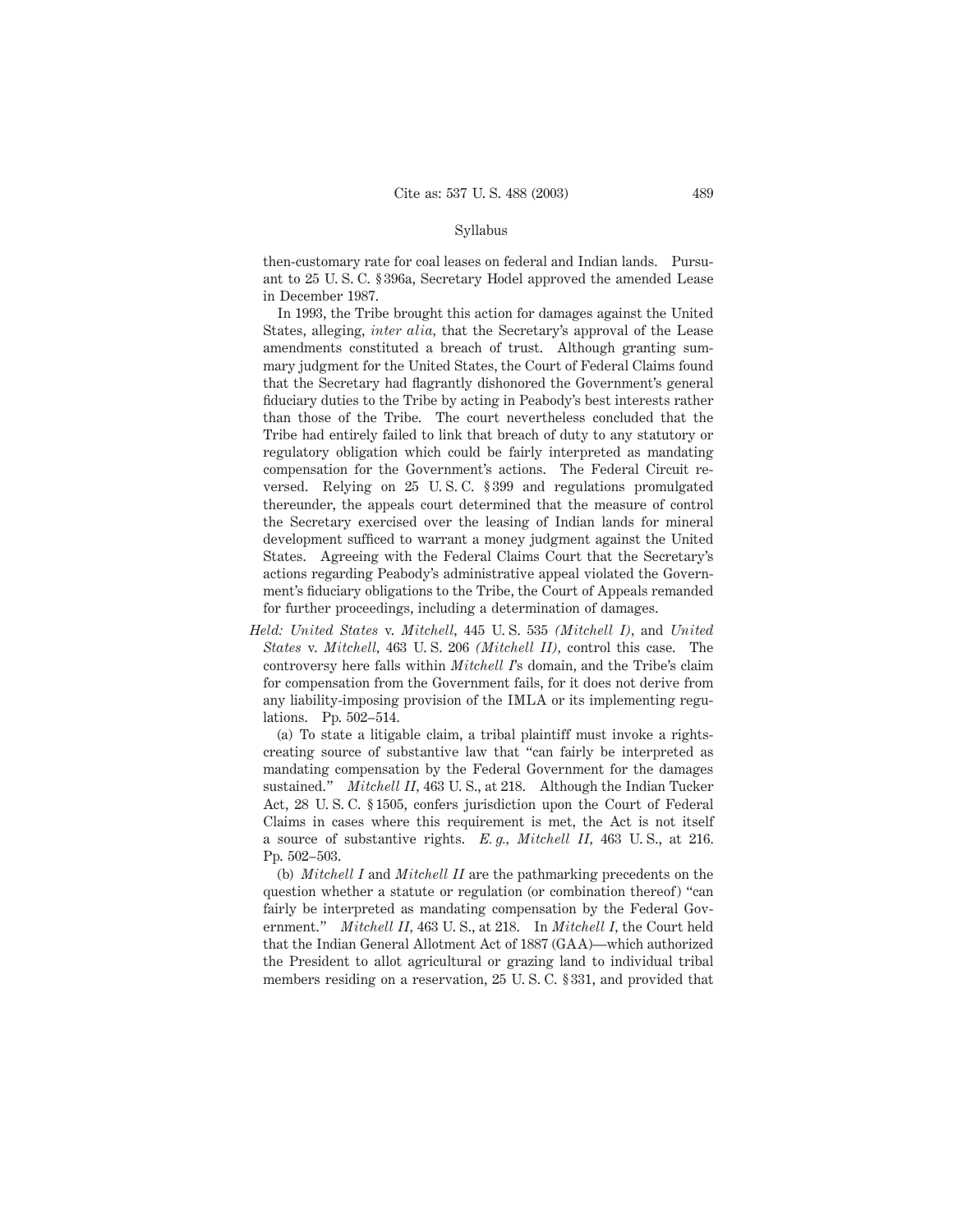the Government would hold land thus allotted in trust for the sole use and benefit of the allottee, § 348—did not authorize an award of money damages against the United States for alleged mismanagement of forests located on allotted lands. The Court concluded that the GAA created only a limited trust relationship that did not impose any duty upon the Government to manage timber resources. *Mitchell I,* 445 U. S., at 542. In *Mitchell II,* however, the Court held that a network of other statutes and regulations did impose judicially enforceable fiduciary duties upon the United States in its management of forested allotted lands, 463 U. S., at 222–224, and that the relevant prescriptions could fairly be interpreted as mandating compensation by the Federal Government when it breached those duties, *id.,* at 226–227. To state a claim cognizable under the Indian Tucker Act, *Mitchell I* and *Mitchell II* instruct, a tribe must identify a substantive source of law that establishes specific fiduciary or other duties, and allege that the Government has failed faithfully to perform those duties. See *Mitchell II,* 463 U. S., at 216– 217, 219. If that threshold is passed, the court must then determine whether the relevant source of substantive law "can fairly be interpreted as mandating compensation for damages sustained as a result of a breach of the duties [the governing law] impose[s]." *Id.,* at 219. Although "the undisputed existence of a general trust relationship between the United States and the Indian people" can "reinforc[e]" the conclusion that the relevant statute or regulation imposes fiduciary duties, *id.,* at 225, that relationship alone is insufficient to support jurisdiction under the Indian Tucker Act. Instead, the analysis must train on specific rights-creating or duty-imposing statutory or regulatory prescriptions. Those prescriptions, however, need not expressly provide for money damages; the availability of such damages may be inferred. See *id.,* at 217, n. 16. Pp. 503–506.

(c) The statutes and regulations at issue cannot fairly be interpreted as mandating compensation for the Government's alleged breach of trust in this case. Pp. 506–514.

(1) The IMLA and its regulations do not provide the requisite "substantive law" that "mandat[es] compensation by the Federal Government." *Mitchell II*, 463 U.S., at 218. They impose no obligations resembling the detailed fiduciary responsibilities that *Mitchell II* found adequate to support a claim for money damages. The IMLA simply requires Secretarial approval before coal mining leases negotiated between Tribes and third parties become effective, § 396a, and authorizes the Secretary generally to promulgate regulations governing mining operations, § 396d. Unlike the "elaborate" provisions before the Court in *Mitchell II,* 463 U. S., at 225, the IMLA and its regulations do not "give the Federal Government full responsibility to manage Indian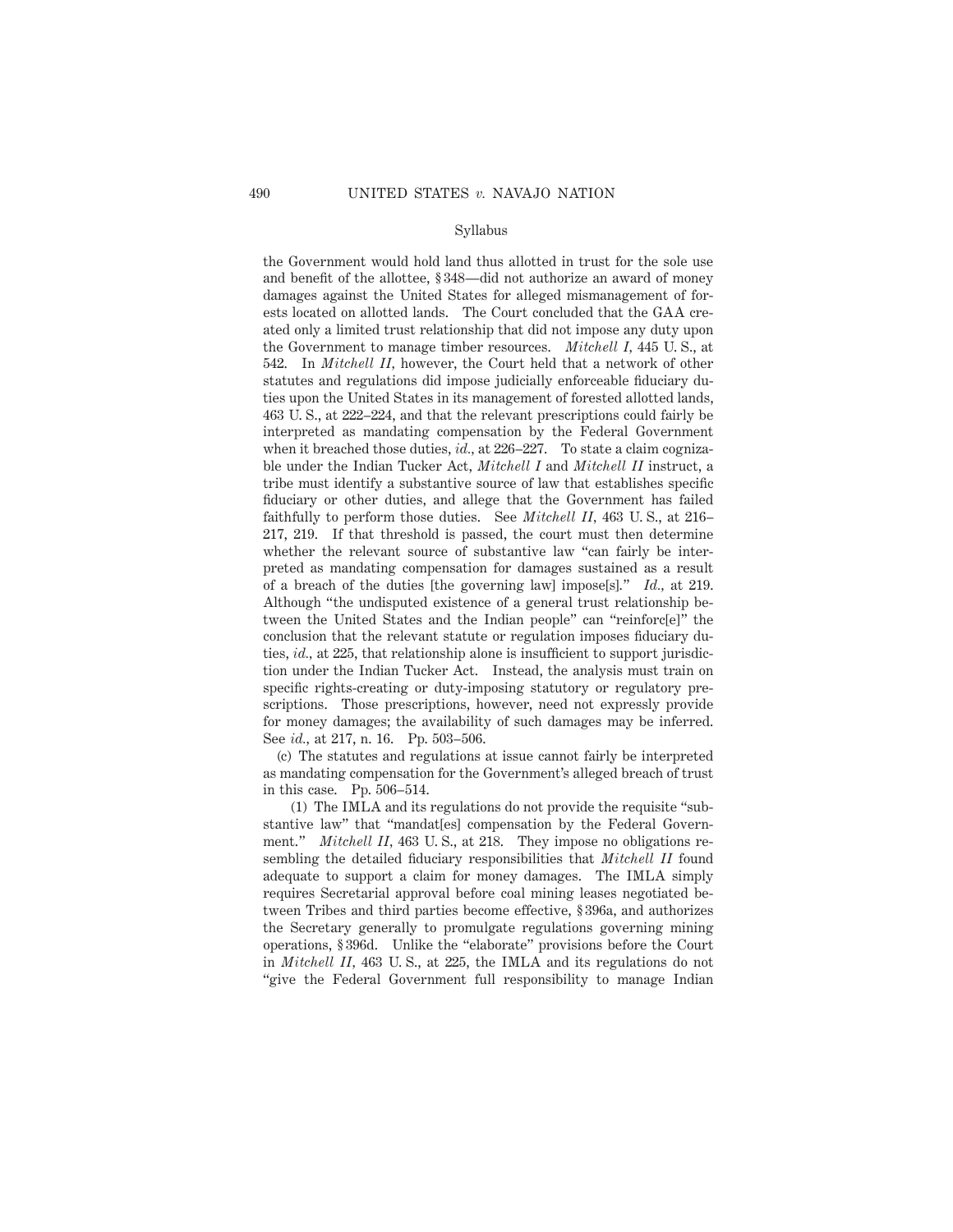resources . . . for the benefit of the Indians," *id.,* at 224. The Secretary is neither assigned a comprehensive managerial role nor, at the time relevant here, expressly invested with responsibility to secure "the needs and best interests of the Indian owner and his heirs." *Ibid.* Instead, the Secretary's involvement in coal leasing under the IMLA more closely resembles the role provided for the Government by the GAA regarding allotted forest lands. See *Mitchell I,* 445 U. S., at 540–544. Although the GAA required the Government to hold allotted land in trust for allottees, that Act did not "authoriz[e], much less requir[e], the Government to manage timber resources for the benefit of Indian allottees." *Id.,* at 545. Similarly here, the IMLA and its regulations do not assign to the Secretary managerial control over coal leasing. Nor do they even establish the "limited trust relationship," *id.,* at 542, existing under the GAA; no provision of the IMLA or its regulations contains *any* trust language with respect to coal leasing. Moreover, as in *Mitchell I,* imposing fiduciary duties on the Government here would be out of line with one of the statute's principal purposes, enhancing tribal self-determination. See *id.,* at 543. Pp. 506–508.

(2) The Court rejects the Tribe's arguments that the Secretary's actions in this case violated discrete statutory and regulatory provisions whose breach is redressable in a damages action. The Tribe misplaces reliance on 25 U. S. C. § 399, which is not part of the IMLA and does not govern Lease 8580. Enacted almost 20 years before the IMLA, § 399 authorizes *the Secretary* to lease certain unallotted Indian lands for mining purposes on terms she sets, and does not provide for input from the Tribes concerned. That authorization does not bear on the Secretary's more limited *approval* role under the IMLA. Similarly unavailing is the Tribe's reliance on the Indian Mineral Development Act of 1982 (IMDA), 25 U. S. C. § 2101 *et seq.* The IMDA governs the Secretary's approval of agreements for the development of certain Indian mineral resources through exploration and like activities. It does not establish standards governing her approval of mining *leases* negotiated by a Tribe and a third party, such as Lease 8580. The Tribe's vigorously pressed arguments headlining § 396a, the IMLA's general prescription, fare no better. Asserting that Secretary Hodel violated a § 396a duty to review and approve proposed coal leases only to the extent they are in the Tribe's best interests, the Tribe points to various Government reports identifying 20 percent as the appropriate royalty, and to the Secretary's decision, made after receiving *ex parte* communications from Peabody, to withhold departmental action. In the circumstances presented, the Tribe maintains, Hodel's eventual approval of the  $12\frac{1}{2}$  percent royalty rate violated § 396a in two ways: (1) It was improvident because it allowed conveyance of the Tribe's coal for what Hodel knew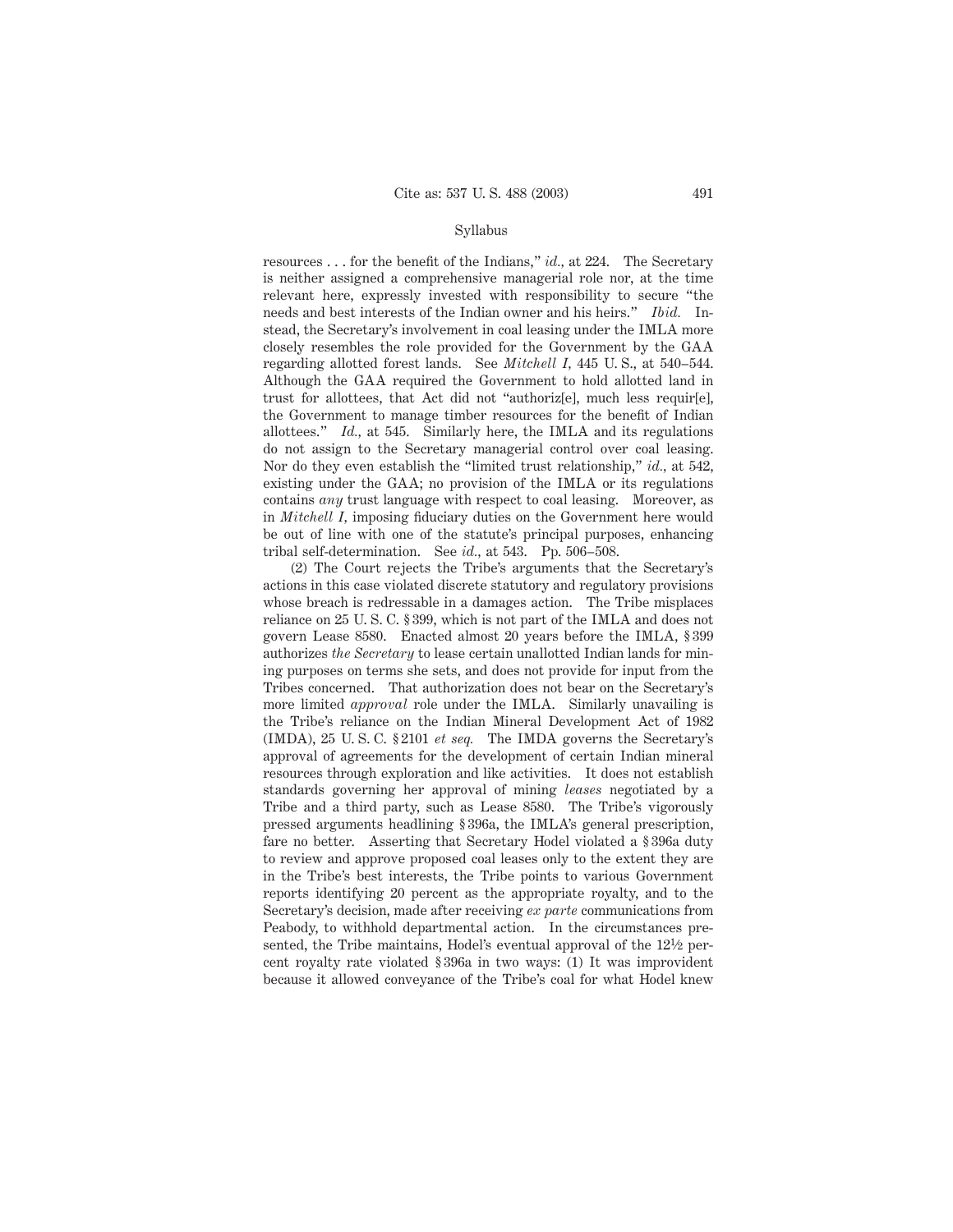to be about half of its value, and (2) it was unfair because Hodel's intervention into the Lease adjustment process skewed the bargaining by depriving the Tribe of the 20 percent rate. These arguments fail, for they assume substantive prescriptions not found in § 396a. As to the first argument, because neither the IMLA nor any of its regulations establishes anything more than a bare minimum royalty, there is no textual basis for concluding that the Secretary's approval function includes a duty, enforceable in an action for money damages, to ensure a higher rate of return for the Tribe. Similarly, the Tribe's second argument is not grounded in specific statutory or regulatory language. Nothing in § 396a or the IMLA's implementing regulations proscribed the *ex parte* communications in this case, which occurred during an administrative appeal process largely unconstrained by formal requirements. Moreover, even if Deputy Assistant Secretary Fritz had rendered an opinion affirming the 20 percent royalty approved by the Area Director, the Secretary could have set aside or modified his subordinate's decision in the exercise of his authority as head of the Interior Department. Accordingly, rejection of Peabody's appeal by Fritz would not necessarily have yielded a higher royalty for the Tribe. Pp. 509–514.

263 F. 3d 1325, reversed and remanded.

GINSBURG, J., delivered the opinion of the Court, in which REHNQUIST, C. J., and Scalia, Kennedy, Thomas, and Breyer, JJ., joined. Souter, J., filed a dissenting opinion, in which Stevens and O'Connor, JJ., joined, *post,* p. 514.

*Deputy Solicitor General Kneedler* argued the cause for the United States. With him on the brief were *Solicitor General Olson, Assistant Attorney General Sansonetti, Deputy Assistant Attorney General Clark, Gregory G. Garre, Todd S. Aagaard,* and *R. Anthony Rogers.*

*Paul E. Frye* argued the cause for respondent. With him on the brief were *Richard W. Hughes, David O. Stewart, Samuel J. Buffone, Levon B. Henry,* and *Richard B. Collins.*\*

<sup>\*</sup>*V. Thomas Lankford* and *Terrance G. Reed* filed a brief for the Peabody Coal Co. et al. as *amici curiae* urging reversal.

Briefs of *amici curiae* urging affirmance were filed for the Jicarilla Apache Nation et al. by *Jill Elise Grant;* for the Mississippi Band of Choc-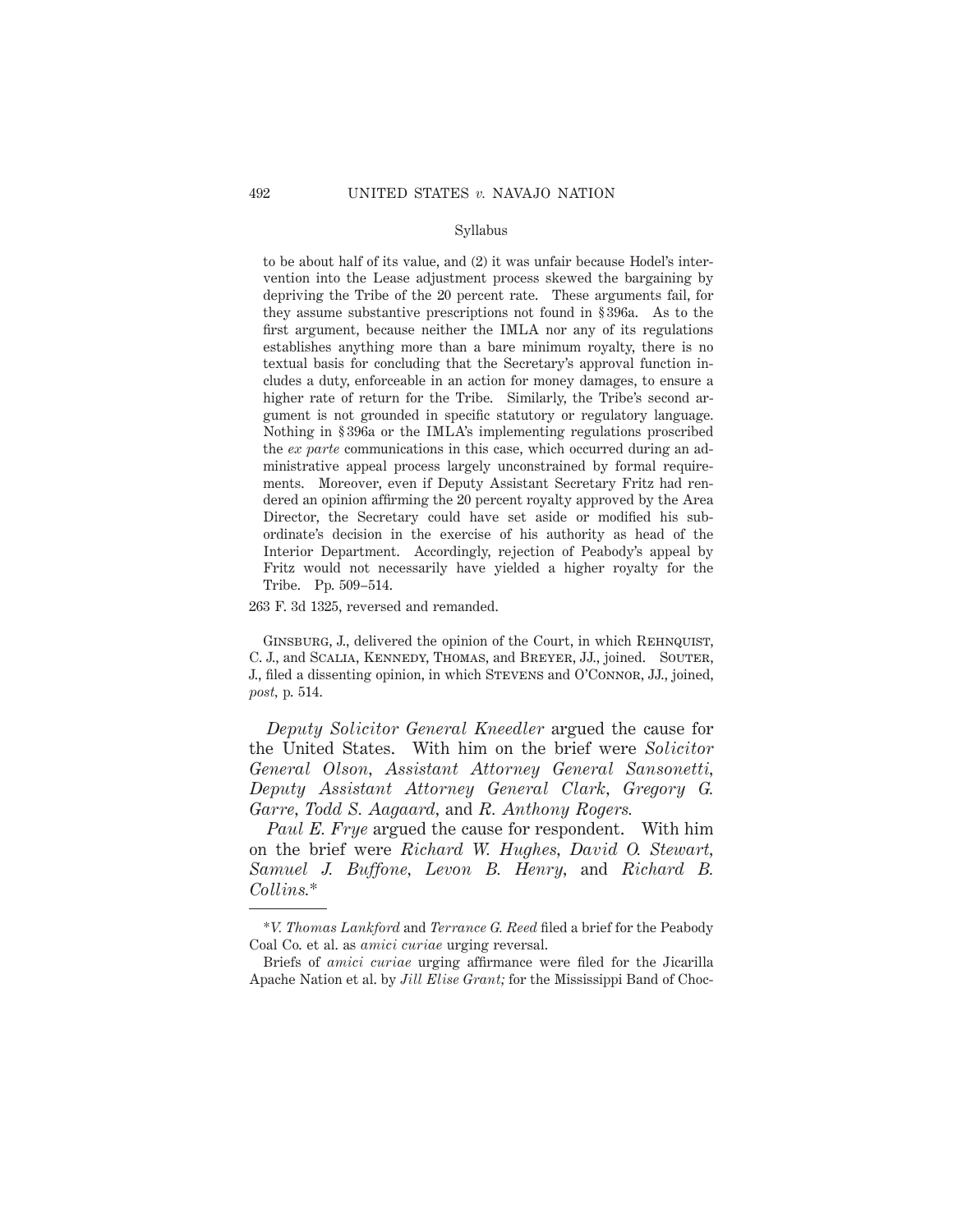JUSTICE GINSBURG delivered the opinion of the Court.

This case concerns the Indian Mineral Leasing Act of 1938 (IMLA), 52 Stat. 347, 25 U. S. C. § 396a *et seq.,* and the role it assigns to the Secretary of the Interior (Secretary) with respect to coal leases executed by an Indian Tribe and a private lessee. The controversy centers on 1987 amendments to a 1964 coal lease entered into by the predecessor of Peabody Coal Company (Peabody) and the Navajo Nation (Tribe), a federally recognized Indian Tribe. The Tribe seeks to recover money damages from the United States for an alleged breach of trust in connection with the Secretary's approval of coal lease amendments negotiated by the Tribe and Peabody. This Court's decisions in *United States* v. *Mitchell,* 445 U. S. 535 (1980) *(Mitchell I),* and *United States* v. *Mitchell,* 463 U. S. 206 (1983) *(Mitchell II),* control this case. Concluding that the controversy here falls within *Mitchell I*'s domain, we hold that the Tribe's claim for compensation from the Federal Government fails, for it does not derive from any liability-imposing provision of the IMLA or its implementing regulations.

## I

# A

The IMLA, which governs aspects of mineral leasing on Indian tribal lands, states that "unallotted lands within any Indian reservation," or otherwise under federal jurisdiction, "may, with the approval of the Secretary . . . , be leased for mining purposes, by authority of the tribal council or other authorized spokesmen for such Indians, for terms not to exceed ten years and as long thereafter as minerals are produced in paying quantities." § 396a. In addition "to provid[ing] Indian tribes with a profitable source of revenue," *Cotton Petroleum Corp.* v. *New Mexico,* 490 U. S.

taw Indians by *Charles A. Hobbs* and *Christopher T. Stearns;* and for the National Congress of American Indians by *Jeffrey S. Sutton* and *John E. Echohawk.*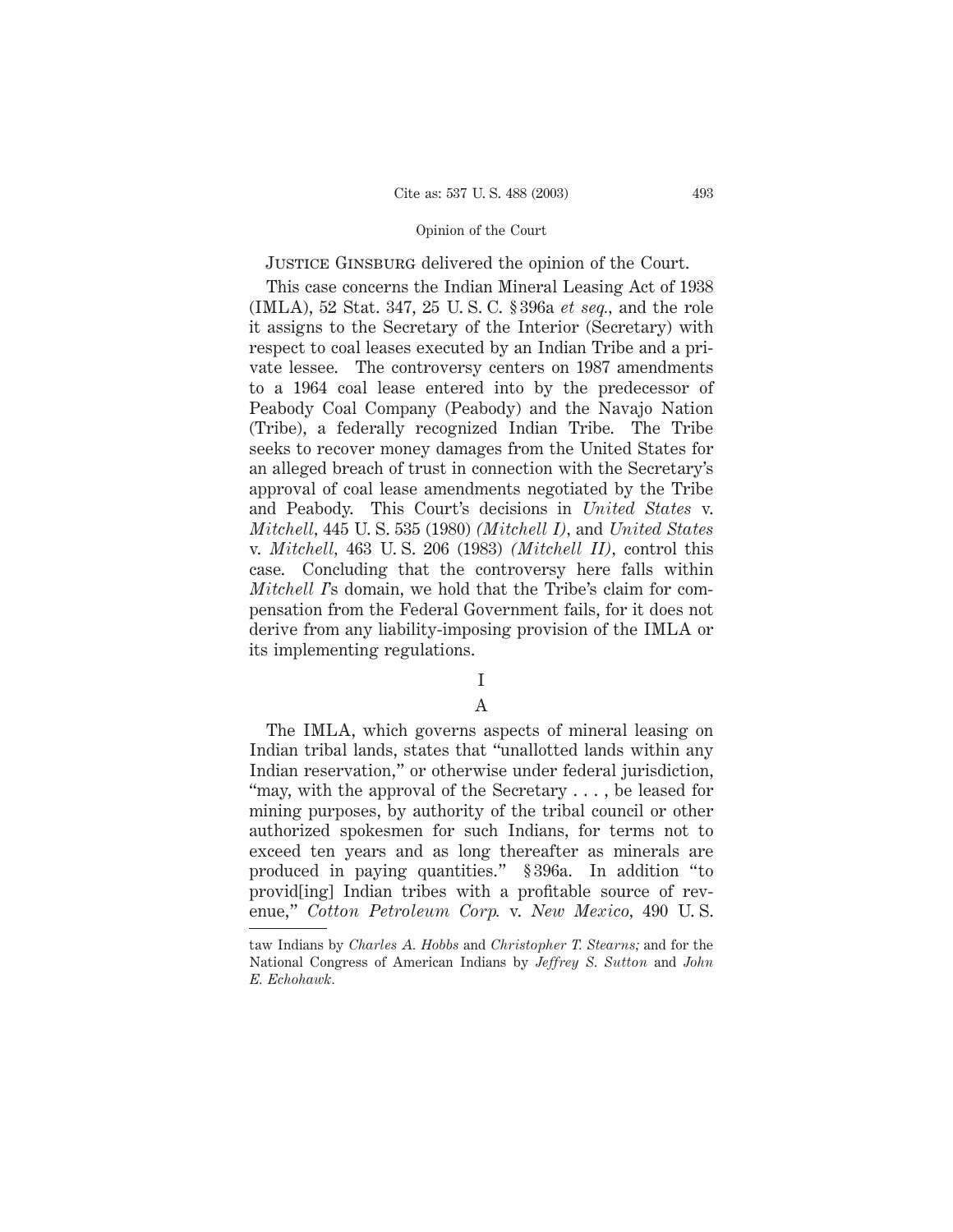163, 179 (1989), the IMLA aimed to foster tribal selfdetermination by "giv[ing] Indians a greater say in the use and disposition of the resources found on Indian lands," *BHP Minerals Int'l Inc.,* 139 I. B. L. A. 269, 311 (1997).

Prior to enactment of the IMLA, decisions whether to grant mineral leases on Indian land generally rested with the Government. See, *e. g.,* Act of June 30, 1919, ch. 4, § 26, 41 Stat. 31, as amended, 25 U. S. C. § 399; see also *infra,* at 509 (describing § 399). Indian consent was not required, and leases were sometimes granted over tribal objections. See H. R. Rep. No. 1872, 75th Cong., 3d Sess., 2 (1938); S. Rep. No. 985, 75th Cong., 1st Sess., 2 (1937); 46 Fed. Cl. 217, 230 (2000). The IMLA, designed to advance tribal independence, empowers Tribes to negotiate mining leases themselves, and, as to coal leasing, assigns primarily an approval role to the Secretary.

Although the IMLA covers mineral leasing generally, in a number of discrete provisions it deals particularly with oil and gas leases. See 25 U. S. C. § 396b (requirements for public auctions of oil and gas leases); § 396d (oil and gas leases are "subject to the terms of any reasonable cooperative unit or other plan approved or prescribed by [the] Secretary"); § 396g ("[T]o avoid waste or to promote the conservation of natural resources or the welfare of the Indians," the Secretary may approve leases of Indian lands "for the subsurface storage of oil and gas."). The IMLA contains no similarly specific prescriptions for coal leases; it simply remits coal leases, in common with all mineral leases, to the governance of rules and regulations promulgated by the Secretary. § 396d.

During all times relevant here, the IMLA regulations provided that "Indian tribes . . . may, with the approval of the Secretary . . . or his authorized representative, lease their land for mining purposes." 25 CFR § 211.2 (1985). In line with the IMLA itself, the regulations treated oil and gas leases in more detail than coal leases. The regulations re-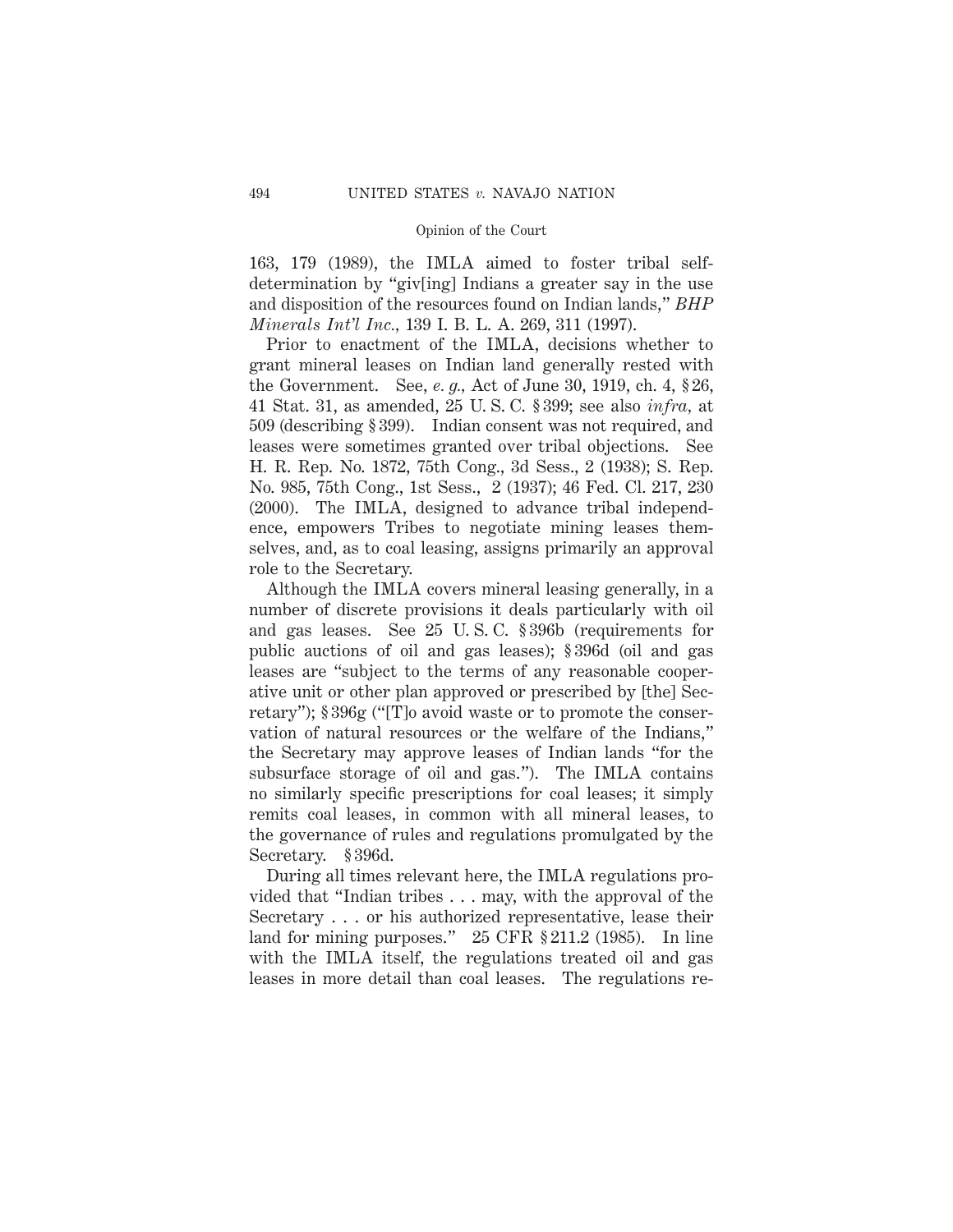garding royalties, for example, specified procedures applicable to oil and gas leases, including criteria for the Secretary to employ in setting royalty rates. §§ 211.13, 211.16, 211.17. As to coal royalties, in contrast, the regulations required only that the rate be "not less than 10 cents per ton." § 211.15(c). No other limitation was placed on the Tribe's negotiating capacity or the Secretary's approval authority.<sup>1</sup>

B

The Tribe involved in this case occupies the largest Indian reservation in the United States. Over the past century, large deposits of coal have been discovered on the Tribe's reservation lands, which are held for it in trust by the United States. Each year, the Tribe receives millions of dollars in royalty payments pursuant to mineral leases with private companies.

Peabody mines coal on the Tribe's lands pursuant to leases covered by the IMLA. This case principally concerns Lease 8580 (Lease or Lease 8580), which took effect upon approval by the Secretary in 1964. App. 188–220. The Lease established a maximum royalty rate of 37.5 cents per ton of coal, *id.,* at 191, but made that figure "subject to reasonable adjustment by the Secretary of the Interior or his authorized representative" on the 20-year anniversary of the Lease and every ten years thereafter, *id.,* at 194.

As the 20-year anniversary of Lease 8580 approached, its royalty rate of 37.5 cents per ton yielded for the Tribe only "about 2% of gross proceeds." 263 F. 3d 1325, 1327 (CA Fed. 2001). This return was higher than the ten cents per ton minimum established by the then-applicable IMLA regula-

<sup>&</sup>lt;sup>1</sup> In 1996, well after the events at issue here, the minimum rate on new coal leases was increased to "121⁄2 percent of the value of production produced and sold from the lease." 61 Fed. Reg. 35658 (1996); 25 CFR § 211.43(a)(2) (1997). The amended regulations further state, however, that "[a] lower royalty rate shall be allowed if it is determined to be in the best interest of the Indian mineral owner." § 211.43(b).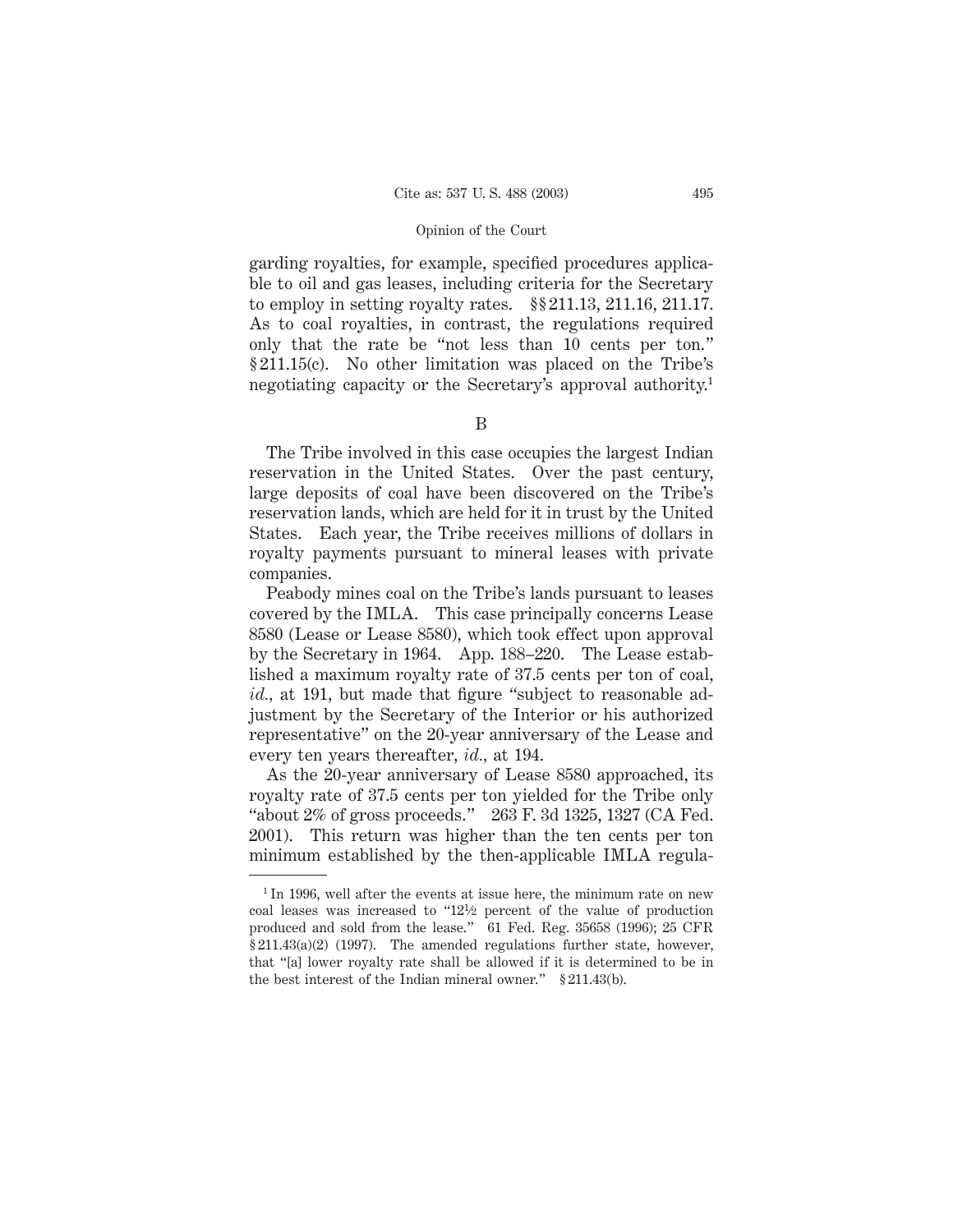tions. See 25 CFR § 211.15(c) (1985). It was substantially lower, however, than the  $12\frac{1}{2}$  percent of gross proceeds rate Congress established in 1977 as the minimum permissible royalty for coal mined on federal lands under the Mineral Leasing Act. See Pub. L. 94–377, § 6, 90 Stat. 1087, as amended, 30 U. S. C. § 207(a). For some years starting in the 1970's, to gain a more favorable return, the Tribe endeavored to renegotiate existing mineral leases with private lessees, including Peabody. See App. 138–139, 143–144.

In March 1984, the Chairman of the Navajo Tribal Council wrote to the Secretary asking him to exercise his contractually conferred authority to adjust the royalty rate under Lease 8580. On June 18, 1984, the Director of the Bureau of Indian Affairs for the Navajo Area, acting pursuant to authority delegated by the Secretary, sent Peabody an opinion letter raising the rate to 20 percent of gross proceeds. *Id.,* at 8–9.

Contesting the Area Director's rate determination, Peabody filed an administrative appeal in July 1984, pursuant to 25 CFR § 2.3(a) (1985). 46 Fed. Cl., at 222.2 The appeal was referred to the Deputy Assistant Secretary for Indian Affairs, John Fritz, then acting as both Commissioner of Indian Affairs and Assistant Secretary of Indian Affairs, 263 F. 3d, at 1328. In March 1985, Fritz permitted Peabody to supplement its brief and requested additional cost, revenue, and investment data. 46 Fed. Cl., at 222. He thereafter appeared ready to reject Peabody's appeal. *Ibid.;* App. 89–97 (undated draft letter). By June 1985, both Peabody and the Tribe anticipated that an announcement favorable to the Tribe was imminent. *Id.,* at 98–99.3

<sup>&</sup>lt;sup>2</sup> As required by the regulations, see 25 CFR  $\S 2.11$  (1985), Peabody served its notice of appeal on the Tribe, which exercised its right to file a response, see § 2.12.

<sup>&</sup>lt;sup>3</sup> The regulations then in effect required the Deputy Assistant Secretary to "[r]ender a written decision on the appeal" or "[r]efer the appeal to the Board of Indian Appeals" (Board), "[w]ithin 30 days after all time for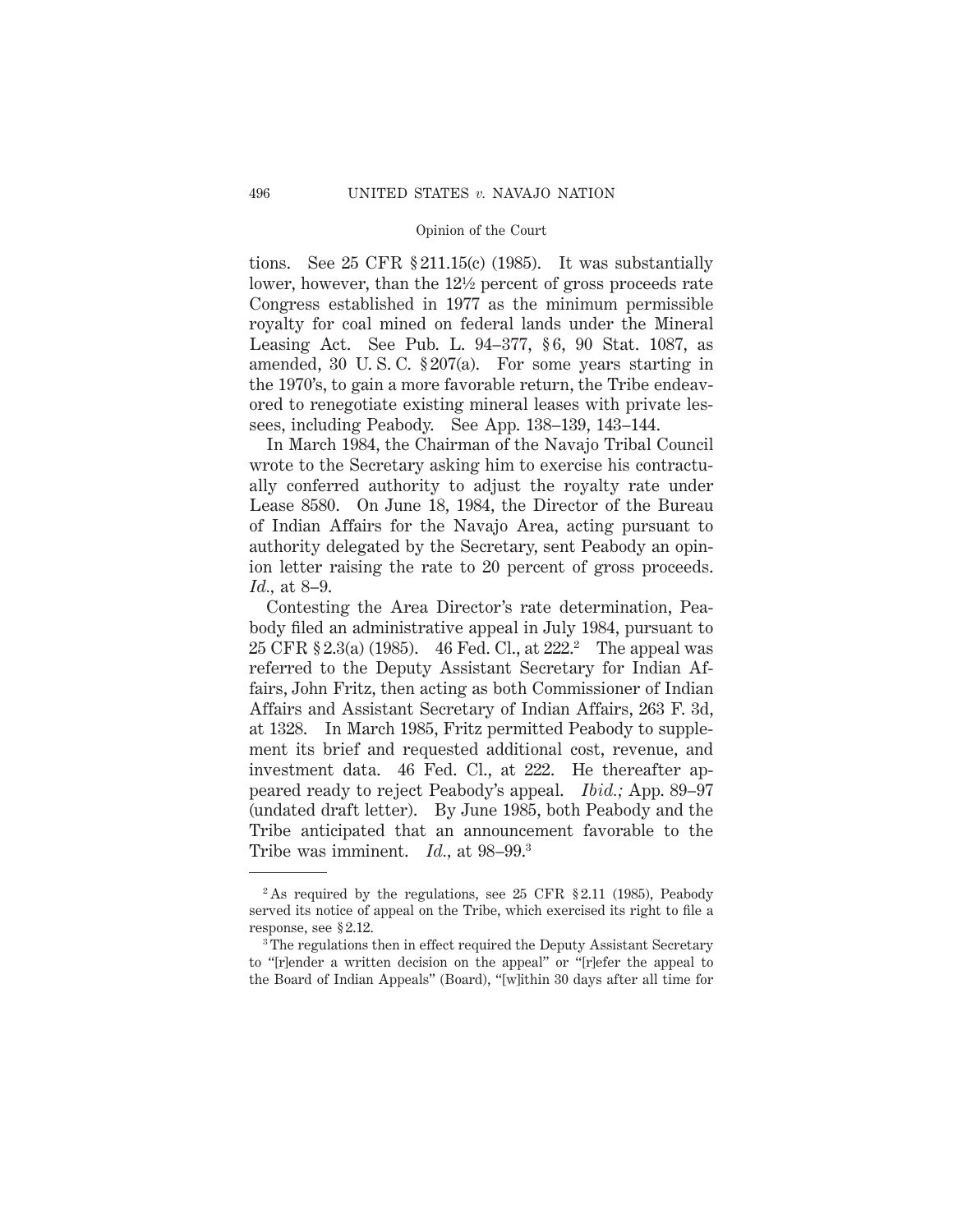On July 5, 1985, a Peabody Vice President wrote to Interior Secretary Donald Hodel, asking him either to postpone decision on Peabody's appeal so the parties could seek a negotiated settlement, or to rule in Peabody's favor. *Id.,* at 98–100. A copy of Peabody's letter was sent to the Tribe, *id.,* at 100, which then submitted its own letter urging the Secretary to reject Peabody's request and to secure the Department's prompt release of a decision in the Tribe's favor, *id.,* at 119–121. Peabody representatives met privately with Secretary Hodel in July 1985, 46 Fed. Cl., at 222; no representative of the Tribe was present at, or received notice of, that meeting, *id.,* at 219.

On July 17, 1985, Secretary Hodel sent a memorandum to Deputy Assistant Secretary Fritz. App. 117–118. The memorandum "suggest[ed]" that Fritz "inform the involved parties that a decision on th[e] appeal is not imminent and urge them to continue with efforts to resolve this matter in a mutually agreeable fashion." *Id.,* at 117. "Any royalty adjustment which is imposed on those parties without their concurrence," the memorandum stated, "will almost certainly be the subject of protracted and costly appeals," and "could well impair the future of the contractual relationship"

pleadings . . . has expired." § 2.19(a). Because more than 30 days had elapsed by June 1985, App. 12, either party would have been entitled to have the matter transferred to the Board. 25 CFR § 2.19(b) (1985). Neither Peabody nor the Tribe chose to go that route, which would have entailed a formalized (and possibly protracted) additional administrative process. See § 2.3(c) ("Appeals to the Board of Indian Appeals shall be made in the manner provided in Department Hearings and Appeals Procedures in 43 CFR Part 4, Subpart D."); 43 CFR §§ 4.310–4.317 (1985) (general rules applicable to proceedings on appeal before the Board); §§ 4.330– 4.340 (special rules applicable to appeals from administrative actions of officials of the Bureau of Indian Affairs). At the conclusion of proceedings before the Board, either side could have sought reconsideration, § 4.315(a), or requested further review by the Director of the Office of Hearings and Appeals, § 4.5(b), or by the Secretary of the Interior, § 4.5(a).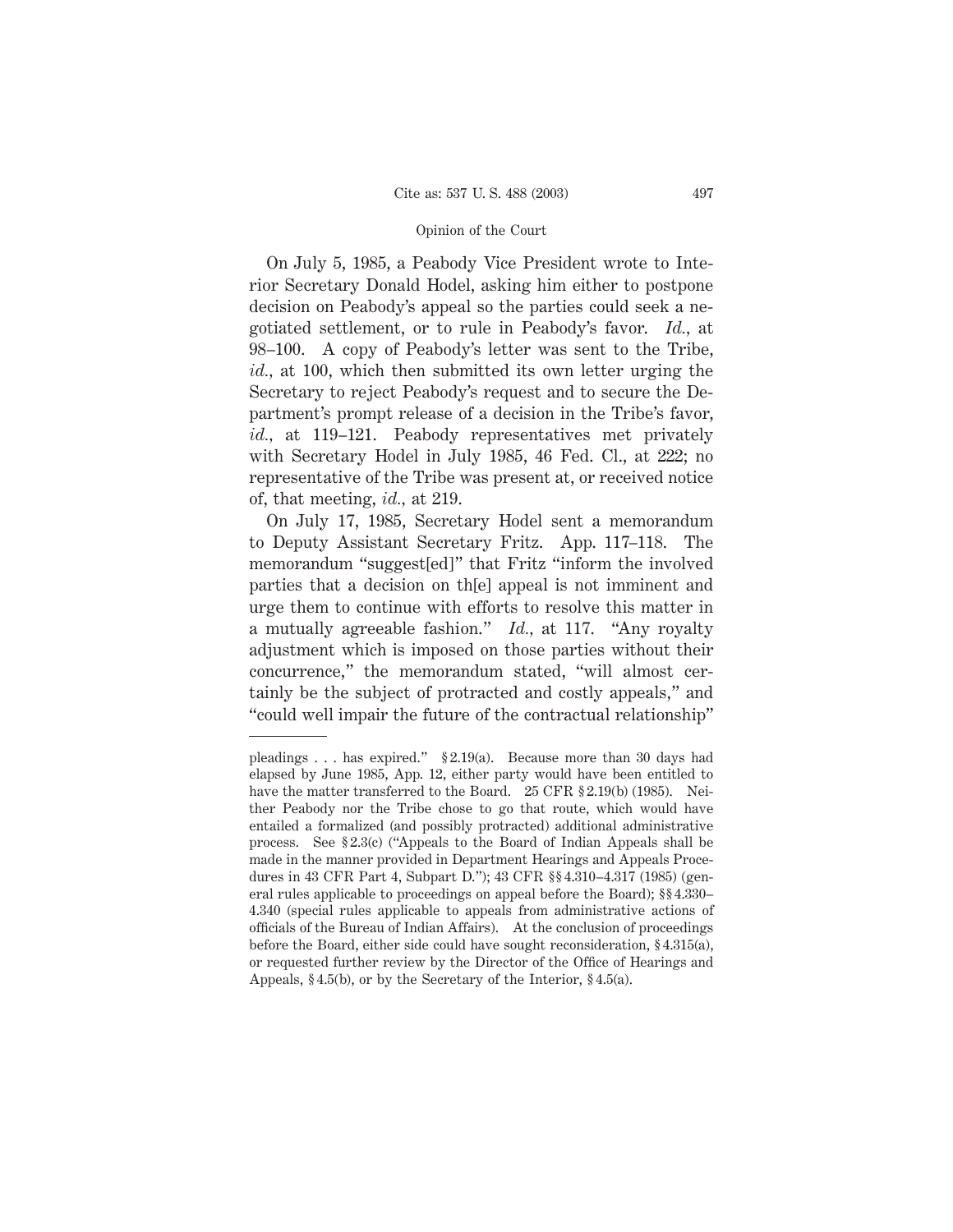between the parties. *Ibid.*<sup>4</sup> Secretary Hodel added, however, that the memorandum was "not intended as a determination of the merits of the arguments of the parties with respect to the issues which are subject to the appeal." *Id.,* at 118.

The Tribe was not told of the Secretary's memorandum to Fritz, but learned that " 'someone from Washington' had urged a return to the bargaining table." 46 Fed. Cl., at 223; see App. 342–344. Facing "severe economic pressure," 263 F. 3d, at 1328; App. 355–356, the Tribe resumed negotiations with Peabody in August 1985, 46 Fed. Cl., at 223.

On September 23, 1985, the parties reached a tentative agreement on a package of amendments to Lease 8580. *Ibid.*<sup>5</sup> They agreed to raise the royalty rate to 12<sup>1</sup>/<sub>2</sub> percent of monthly gross proceeds, and to make the new rate retroactive to February 1, 1984. App. 287. The 121⁄2 percent rate was at the time customary for leases to mine coal on federal lands and on Indian lands.<sup>6</sup> The amendments acknowledged

<sup>5</sup>The parties also agreed to raise the royalty rate under another lease not in issue here, which covered coal located within a former joint use area shared by the Navajo Nation and the Hopi Tribe. 46 Fed. Cl. 217, 224 (2000). Unlike Lease 8580, that lease did not contain a provision subjecting its rate to reasonable adjustment by the Secretary. *Id.,* at 233.

<sup>6</sup> Twelve and one-half percent is the minimum royalty rate set by Congress for leases to mine coal on federal lands, see 30 U. S. C. § 207(a), and is also the customary rate found in most such leases issued or readjusted after 1976, see Department of Interior, Minerals Management Serv., Min-

<sup>4</sup> The Deputy Assistant Secretary's draft opinion letter stated that the ruling "is based on the exercise of my discretionary authority and is final for the Department." App. 97. Had the letter issued, Peabody would not have been entitled to seek further review by the Board. See 25 CFR § 2.19(c)(2) (1985) (the Board may review decisions by the Commissioner of Indian Affairs only if the decision states that it "is based on interpretation of law"); see also *supra,* at 496 (Deputy Assistant Secretary was acting as the Commissioner of Indian Affairs). But even if the opinion letter had issued as drafted, Peabody could have asked Secretary Hodel to exercise his "authority to review any decision of any employee or employees of the Department." 43 CFR § 4.5(a)(2) (1985). The Secretary could have "render[ed] the final decision" himself, § 4.5(a)(1), or "direct[ed the Deputy Assistant Secretary] to reconsider [his] decision," § 4.5(a)(2).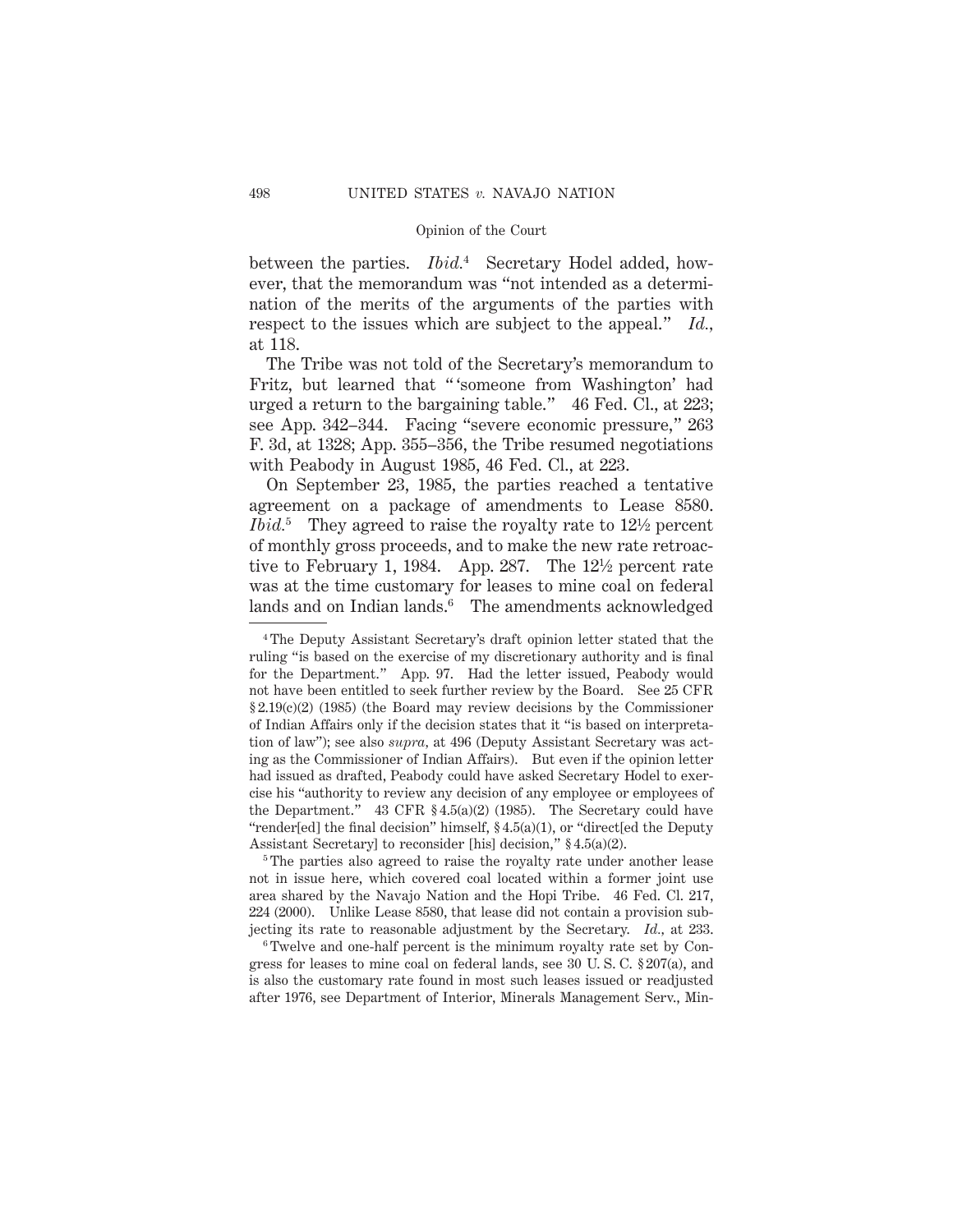the legitimacy of tribal taxation of coal production, but stipulated that the tax rate would be capped at eight percent. Id., at 295, 299.<sup>7</sup> In addition, Peabody agreed to pay the

The Tribe argues, in its presentation to this Court, that the  $12\frac{1}{2}$  percent provided in amended Lease 8580 is only a "facial royalty rate," Brief for Respondent 11, and that the actual rate is lower, see Tr. of Oral Arg. 33. That assertion is based in part on the Tribe's agreement under the amended Lease to relinquish its claim for \$33 million in back taxes and \$56 million in back royalties, see 46 Fed. Cl., at 224, and in part on proposed findings of fact the Tribe submitted to the Court of Federal Claims, which the Government did not specifically dispute. See App. in No. 00–5086 (CA Fed.), pp. A2703–A2727. The proposed findings stated that a provision in the amended Lease "signifying a non-standard method of calculating the royalty," App. 180 (Proposed Findings ¶ 314), "resulted in royalty payments lower than the minimum allowable for federal coal," *id.,* at 181 (Proposed Findings ¶ 315). To the extent the Tribe here assails the Secretary's approval of Lease 8580 as inconsistent with the thenprevailing federal policy not to approve rates below 121⁄2 percent, we do not pursue the point, for the Tribe failed to rely on it below. See 46 Fed. Cl., at 233 ("[T]here is no claim by the [Tribe] that the [Secretary's] 1987 approval of Lease 8580 . . . ran afoul of th[e] [federal] policy" of not approving IMLA leases with royalty rates of less than 121⁄2 percent.).

<sup>7</sup> Before this Court's decision in *Kerr-McGee Corp.* v. *Navajo Tribe,* 471 U. S. 195 (1985), it was unsettled whether the Tribe could levy taxes without the approval of the Secretary of the Interior. The imposition of a severance tax, of course, augmented the amount payable by the lessee

erals Revenue Management, General Federal and American Indian Mineral Lease Terms (Jan. 2, 2003), http://www.mrm.mms.gov/Stats/pdfdocs/ lse\_term.pdf (available in Clerk of Court's case file). The Tribe identifies a single federal coal lease with a royalty rate of 17.08 percent, see Brief for Respondent 11, but, as the Government points out, that lease was "part of an experimental leasing policy tried by the Department for a short time," Reply Brief 12, n. 7 (quoting *Peabody Coal Co.,* 93 I. B. L. A. 317, 320 (1986)). Between 1984 and 1988, the Department of the Interior's practice was not to approve IMLA leases with royalties less than the minimum rate for federal coal, *i. e.,* 121⁄2 percent. See App. in No. 00–5086 (CA Fed.), p. A1872. As late as 1996 the customary royalty rate for coal leases on Indian lands issued or readjusted after 1976 did not exceed 121⁄2 percent. See Department of Interior, Minerals Management Serv., Mineral Revenues 1996, Report on Receipts from Federal and Indian Leases 128 (Table 47) (Jan. 2, 2003), http://www.mrm.mms.gov/stats/ pdfdocs/mrr96fin.pdf (available in Clerk of Court's case file).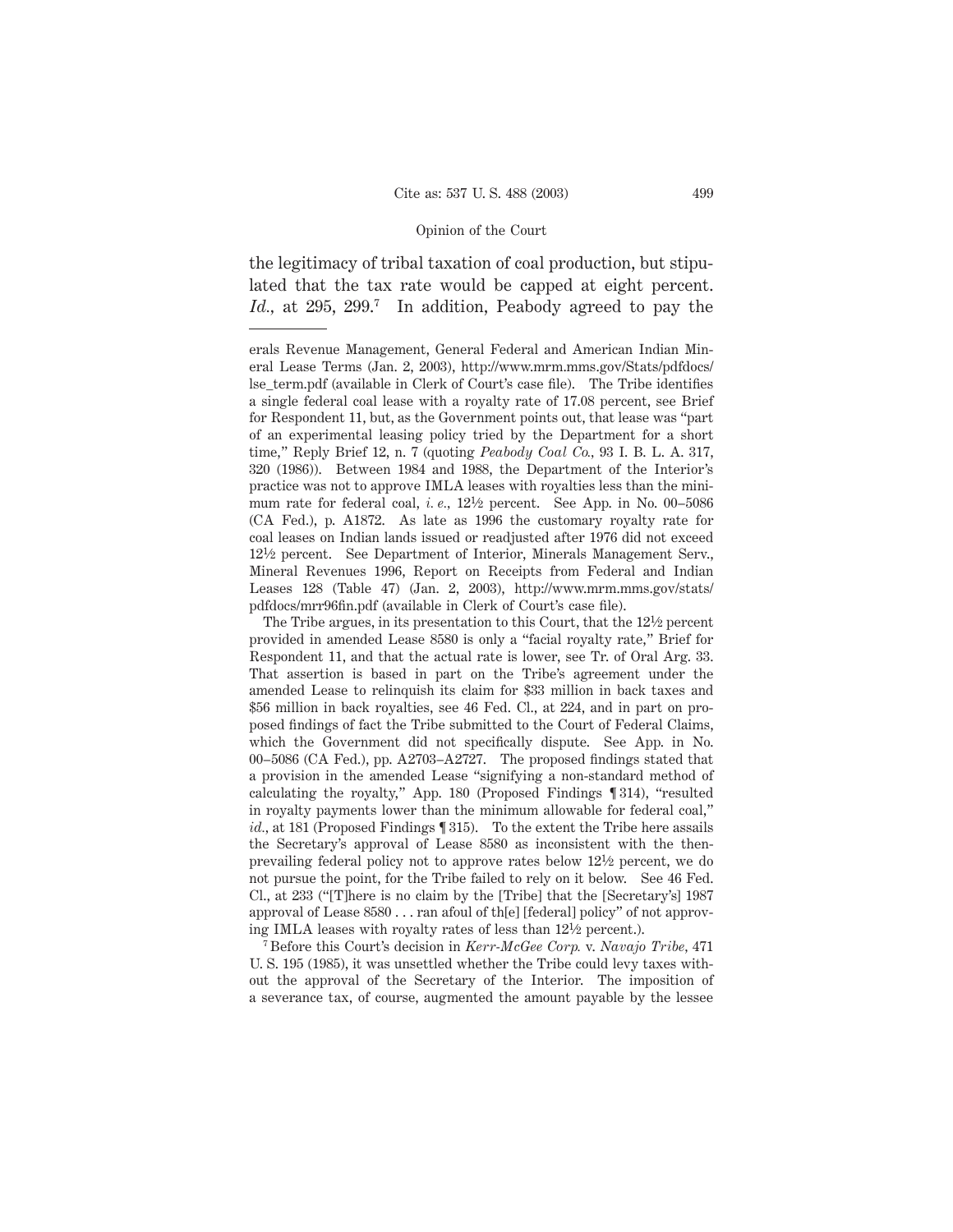Tribe \$1.5 million when the amendments became effective, and \$7.5 million more when Peabody began mining additional coal, as authorized by the Lease amendments. *Id.,* at 292– 293. The agreement "also addressed ancillary matters such as provisions for future royalty adjustments, arbitration procedures, rights of way, the establishment of a tribal scholarship fund, and the payment by Peabody of back royalties, bonuses, and water payments." 46 Fed. Cl., at 224. "In consideration of the benefits associated with these lease amendments," the parties agreed to move jointly to vacate the Area Director's June 1984 decision, which had raised the royalty to 20 percent. App. 286.

In August 1987, the Navajo Tribal Council approved the amendments. 46 Fed. Cl., at 224. The parties signed a final agreement in November 1987, App. 309, and Secretary Hodel approved it on December 14, 1987, *id.,* at 337–339. Shortly thereafter, pursuant to the parties' stipulation, the Area Director's decision was vacated. 46 Fed. Cl., at 224.

In 1993, the Tribe brought suit against the United States in the Court of Federal Claims, alleging, *inter alia,* that the Secretary's approval of the amendments to the Lease constituted a breach of trust. The Tribe sought \$600 million in damages.<sup>8</sup>

to the Tribe. See 46 Fed. Cl., at 224 (royalties and taxes combined "would . . . permit the tribe to realize as much as 20.5 percent"). But see Tr. of Oral Arg. 43–44 ("[W]e can't tax 60 percent of the coal because it goes to the Navajo [G]enerating [S]tation which has a tax waiver in the plant site lease.").

<sup>&</sup>lt;sup>8</sup> The Tribe has filed a separate action against Peabody, claiming improper influence over the Government's actions with respect to the Lease. See *Navajo Nation* v. *Peabody Holding Co.,* Civ. Action No. 99–469 (D. C., June 24, 2002). The Tribe's complaint in that action alleges violations of the federal Racketeer Influenced and Corrupt Organizations Act, 18 U. S. C. § 1961 *et seq.,* and related wrongdoing, *inter alia,* breach of contract, interference with fiduciary relationship, conspiracy, and fraudulent concealment. See *Navajo Nation* v. *Peabody Holding Co.,* 209 F. Supp. 2d 269, 272 (DC 2002) (ruling on pretrial motions).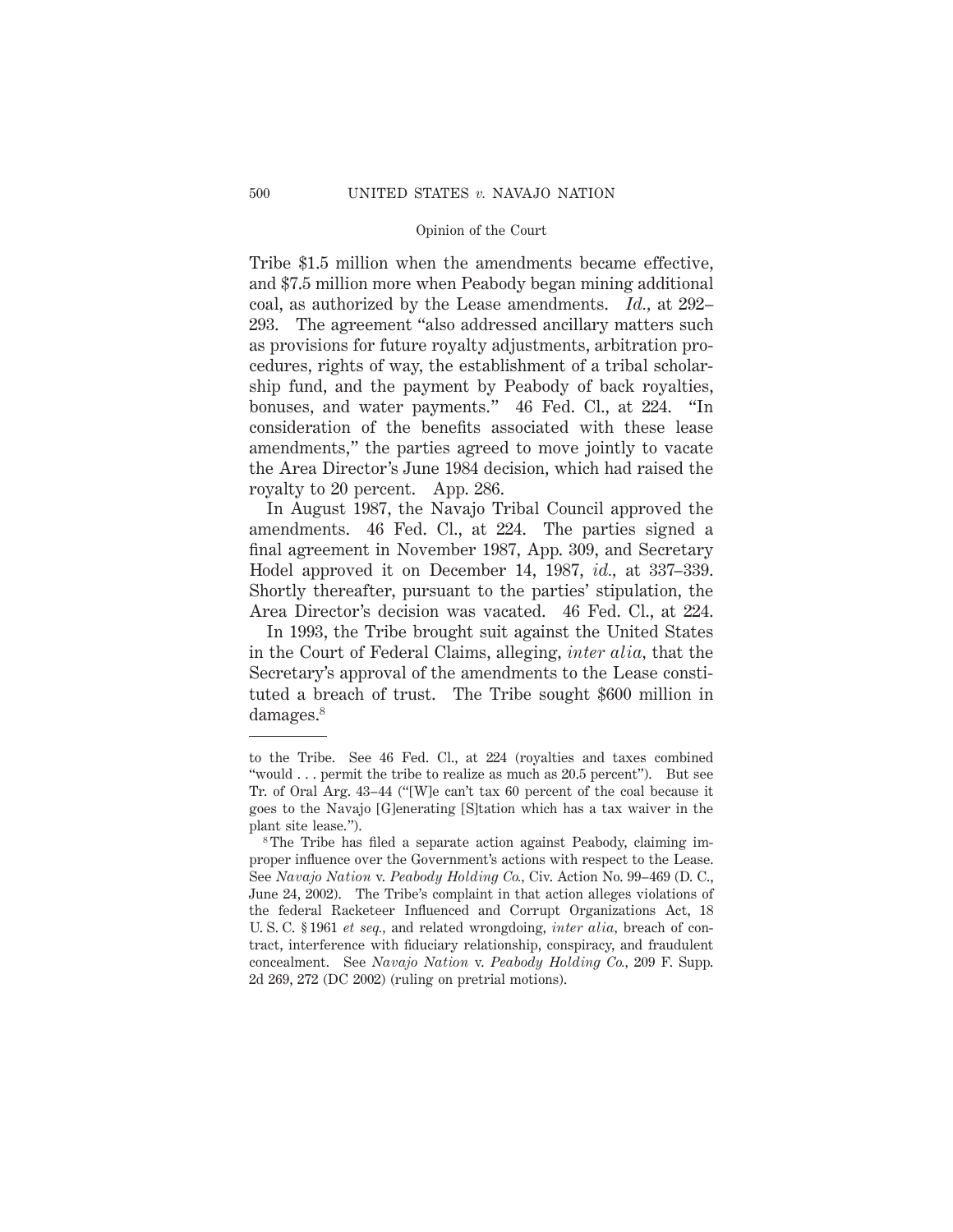The Court of Federal Claims granted summary judgment for the United States. 46 Fed. Cl. 217 (2000). In no uncertain terms, that court found that the Government owed general fiduciary duties to the Tribe, which, in its view, the Secretary had flagrantly dishonored by acting in the best interests of Peabody rather than the Tribe. Nevertheless, the court concluded that the Tribe had entirely failed to link that breach of duty to any statutory or regulatory obligation which could "be fairly interpreted as mandating compensation for the government's fiduciary wrongs." *Id.,* at 236. Accordingly, the court held that the United States was entitled to judgment as a matter of law.<sup>9</sup>

The Court of Appeals for the Federal Circuit reversed. 263 F. 3d 1325 (2001). The Government's liability to the Tribe, it said, turned on whether "the United States controls the Indian resources." *Id.,* at 1329. Relying on 25 U. S. C. § 399 and regulations promulgated thereunder, the Court of Appeals determined that the measure of control the Secretary exercised over the leasing of Indian lands for mineral development sufficed to warrant a money judgment against the United States for breaches of fiduciary duties connected to coal leasing. 263 F. 3d, at 1330–1332. But see *infra,* at 509. The appeals court agreed with the Federal Claims Court that the Secretary's actions regarding Peabody's administrative appeal violated the Government's fiduciary obligations to the Tribe, in that those actions "suppress[ed] and conceal[ed]" the decision of the Deputy Assistant Secretary, and "thereby favor[ed] Peabody interests to the detriment of Navajo interests." 263 F. 3d, at 1332. Based on these

<sup>9</sup> The Court of Federal Claims also rejected the Tribe's claim for breach of contract, determining that the Secretary was not a party to the Lease and that his contractual authority to adjust the Lease-specified royalty rate carried with it no obligation to do so. 46 Fed. Cl., at 234–236. The Tribe did not appeal that ruling.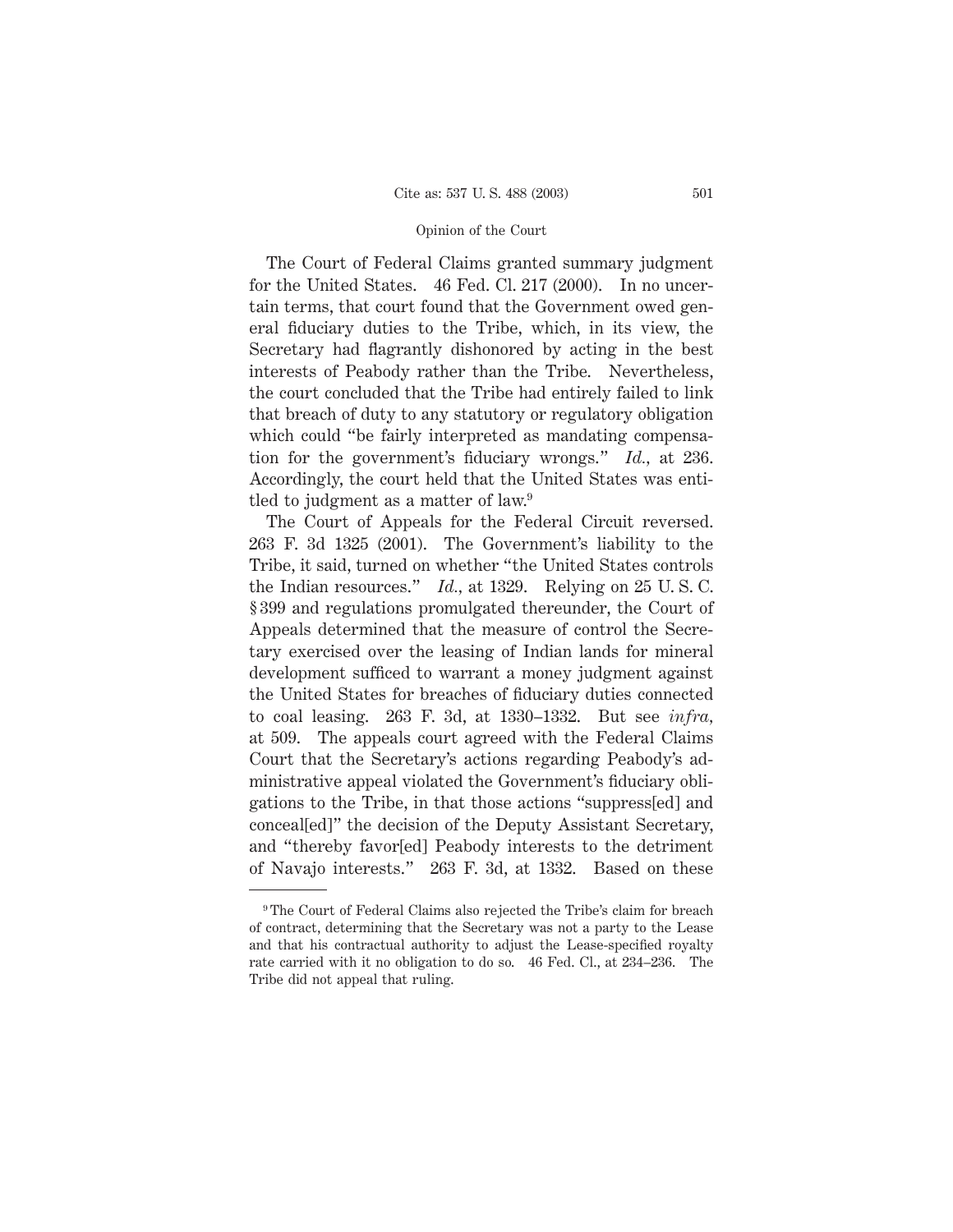determinations, the Court of Appeals remanded for further proceedings, including a determination of damages. *Id.,* at 1333.

Judge Schall concurred in part and dissented in part. *Id.,* at 1333–1341. It was not enough, he maintained, for the Tribe to show a violation of a general fiduciary relationship stemming from federal involvement in a particular area of Indian affairs. Rather, a Tribe "must show the breach of a specific fiduciary obligation that falls within the contours of the statutes and regulations that create the general fiduciary relationship at issue." *Id.,* at 1341. In his view, "the only government action in this case that implicated a specific fiduciary responsibility" was the Secretary's 1987 approval of the Lease amendments. *Id.,* at 1339. The Secretary had been deficient, Judge Schall concluded, in approving the amendments without first conducting an independent economic analysis of the amended agreement. *Id.,* at 1339–1341.

The Court of Appeals denied rehearing. We granted certiorari, 535 U. S. 1111 (2002), and now reverse.

# II

# A

"It is axiomatic that the United States may not be sued without its consent and that the existence of consent is a prerequisite for jurisdiction." *Mitchell II,* 463 U. S., at 212. The Tribe asserts federal subject-matter jurisdiction under 28 U. S. C. § 1505, known as the Indian Tucker Act. That Act provides:

"The United States Court of Federal Claims shall have jurisdiction of any claim against the United States accruing after August 13, 1946, in favor of any tribe . . . whenever such claim is one arising under the Constitution, laws or treaties of the United States, or Executive orders of the President, or is one which otherwise would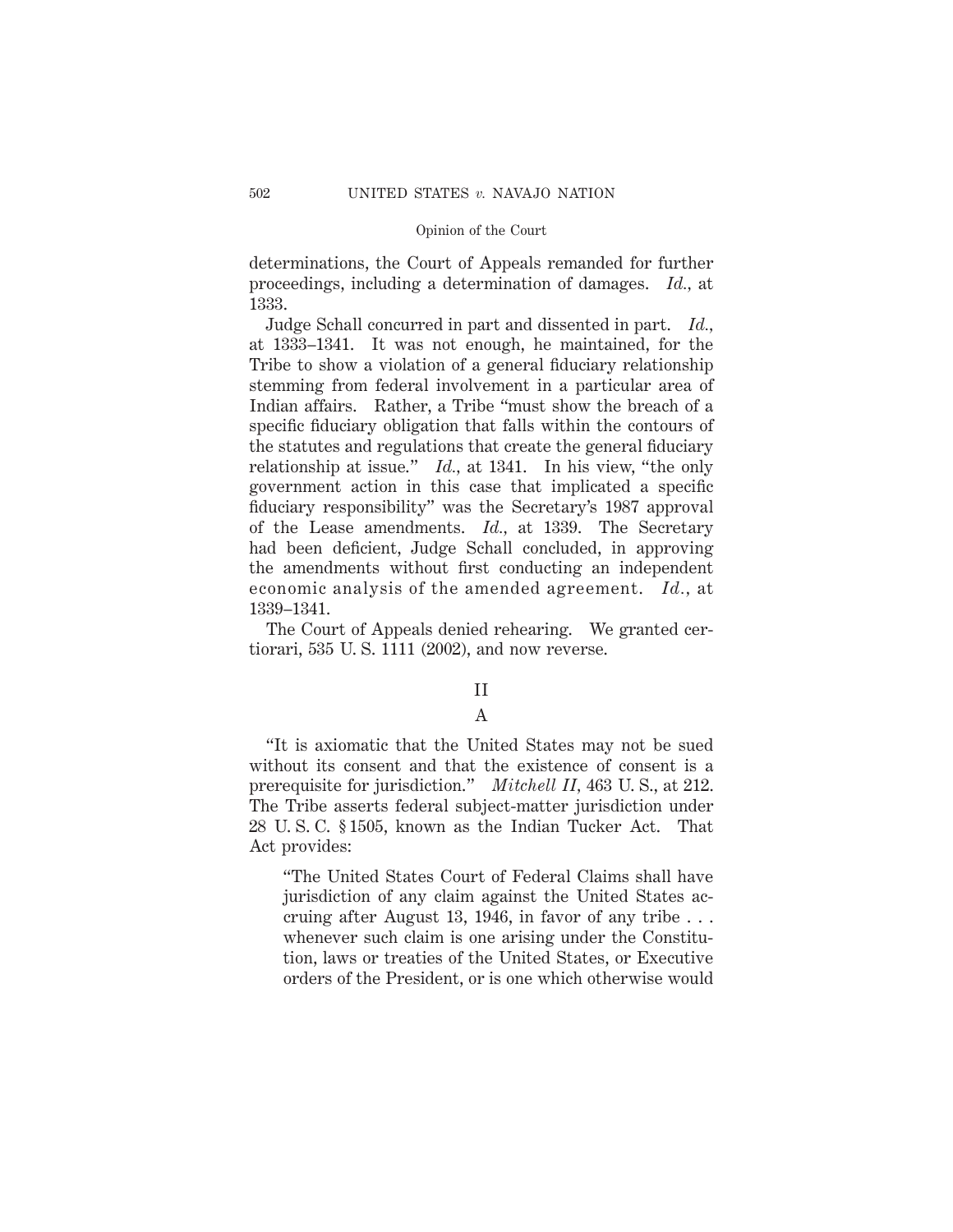be cognizable in the Court of Federal Claims if the claimant were not an Indian tribe, band, or group." <sup>10</sup>

"If a claim falls within the terms of the [Indian] Tucker Act, the United States has presumptively consented to suit." *Mitchell II,* 463 U. S., at 216.

Although the Indian Tucker Act confers jurisdiction upon the Court of Federal Claims, it is not itself a source of substantive rights. *Ibid.;* see *Mitchell I,* 445 U. S., at 538. To state a litigable claim, a tribal plaintiff must invoke a rightscreating source of substantive law that "can fairly be interpreted as mandating compensation by the Federal Government for the damages sustained." *Mitchell II,* 463 U. S., at 218. Because "[t]he [Indian] Tucker Act itself provides the necessary consent" to suit, *ibid.,* however, the rightscreating statute or regulation need not contain "a second waiver of sovereign immunity," *id.,* at 218–219.

B

*Mitchell I* and *Mitchell II* are the pathmarking precedents on the question whether a statute or regulation (or combination thereof) "can fairly be interpreted as mandating compensation by the Federal Government." *Mitchell II,* 463 U. S., at 218.

In *Mitchell I,* we considered whether the Indian General Allotment Act of 1887 (GAA), 24 Stat. 388, as amended, 25 U. S. C. § 331 *et seq.* (1976 ed.) (§§ 331–333 repealed 2000), authorized an award of money damages against the United

 $10$  The reference to claims "which otherwise would be cognizable in the Court of Federal Claims" incorporates the Tucker Act, 28 U. S. C. § 1491. See *Mitchell II,* 463 U. S., at 212, n. 8; *Mitchell I,* 445 U. S. 535, 539 (1980). The Tucker Act grants the Court of Federal Claims "jurisdiction to render judgment upon any claim against the United States founded either upon the Constitution, or any Act of Congress or any regulation of an executive department, or upon any express or implied contract with the United States, or for liquidated or unliquidated damages in cases not sounding in tort." 28 U. S. C. § 1491(a)(1).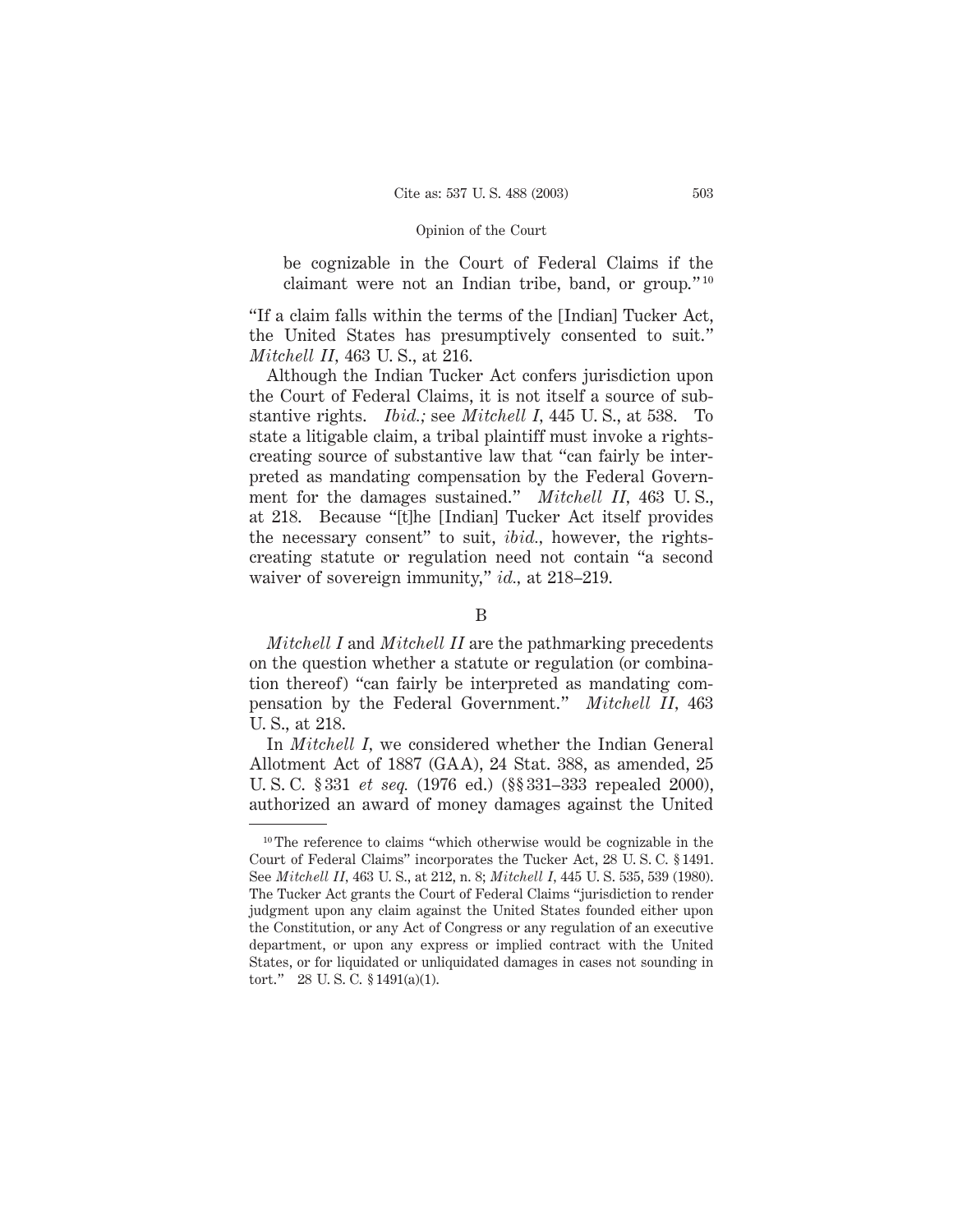States for alleged mismanagement of forests located on lands allotted to tribal members. The GAA authorized the President of the United States to allot agricultural or grazing land to individual tribal members residing on a reservation, § 331, and provided that "the United States does and will hold the land thus allotted . . . in trust for the sole use and benefit of the Indian to whom such allotment shall have been made," § 348.

We held that the GAA did not create private rights enforceable in a suit for money damages under the Indian Tucker Act. After examining the GAA's language, history, and purpose, we concluded that it "created only a limited trust relationship between the United States and the allottee that does not impose any duty upon the Government to manage timber resources." *Mitchell I,* 445 U. S., at 542. In particular, we stressed that §§ 1 and 2 of the GAA removed a standard element of a trust relationship by making "the Indian allottee, and not a representative of the United States, . . . responsible for using the land for agricultural or grazing purposes." *Id.,* at 542–543; see *id.,* at 543 ("Under this scheme, . . . the allottee, and not the United States, was to manage the land."). We also determined that Congress decided to have "the United States 'hold the land . . . in trust' not because it wished the Government to control use of the land . . . , but simply because it wished to prevent alienation of the land and to ensure that allottees would be immune from state taxation." *Id.,* at 544. Because "the Act [did] not . . . authoriz[e], much less requir[e], the Government to manage timber resources for the benefit of Indian allottees," *id.,* at 545, we held that the GAA established no right to recover money damages for mismanagement of such resources. We left open, however, the possibility that other sources of law might support the plaintiffs' claims for damages. *Id.,* at 546, and n. 7.

In *Mitchell II,* we held that a network of other statutes and regulations did impose judicially enforceable fiduciary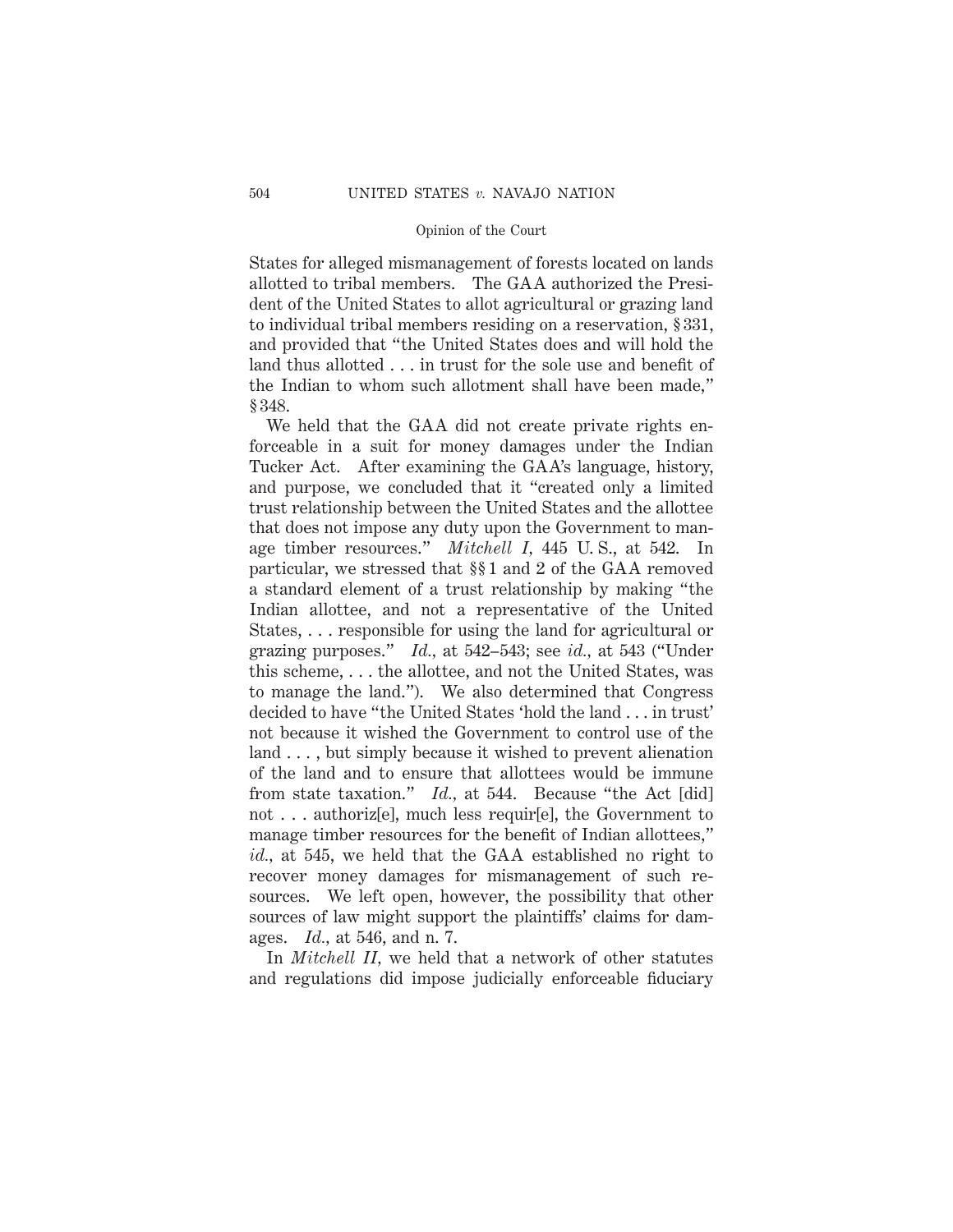duties upon the United States in its management of forested allotted lands. "In contrast to the bare trust created by the [GAA]," we observed, "the statutes and regulations now before us clearly give the Federal Government full responsibility to manage Indian resources and land for the benefit of the Indians." 463 U. S., at 224.

As to managing the forests and selling timber, we noted, Congress instructed the Secretary to be mindful of "the needs and best interests of the Indian owner and his heirs," 25 U. S. C. § 406(a), and specifically to take into account:

"(1) the state of growth of the timber and the need for maintaining the productive capacity of the land for the benefit of the owner and his heirs, (2) the highest and best use of the land, including the advisability and practicality of devoting it to other uses for the benefit of the owner and his heirs, and (3) the present and future financial needs of the owner and his heirs." *Ibid.*

Proceeds from timber sales were to be paid to landowners "or disposed of for their benefit." *Ibid.* Congress' prescriptions, Interior Department regulations, and "daily supervision over the harvesting and management of tribal timber" by the Department's Bureau of Indian Affairs, we emphasized, combined to place under federal control "[v]irtually every stage of the process." *Mitchell II,* 463 U. S., at 222 (internal quotation marks omitted); see *id.,* at 222–224 (describing comprehensive timber management statutes and regulations promulgated thereunder).

Having determined that the statutes and regulations "establish[ed] fiduciary obligations of the Government in the management and operation of Indian lands and resources," we concluded that the relevant legislative and executive prescriptions could "fairly be interpreted as mandating compensation by the Federal Government for damages sustained." *Id.,* at 226. A damages remedy, we explained, would "furthe[r] the purposes of the statutes and regulations, which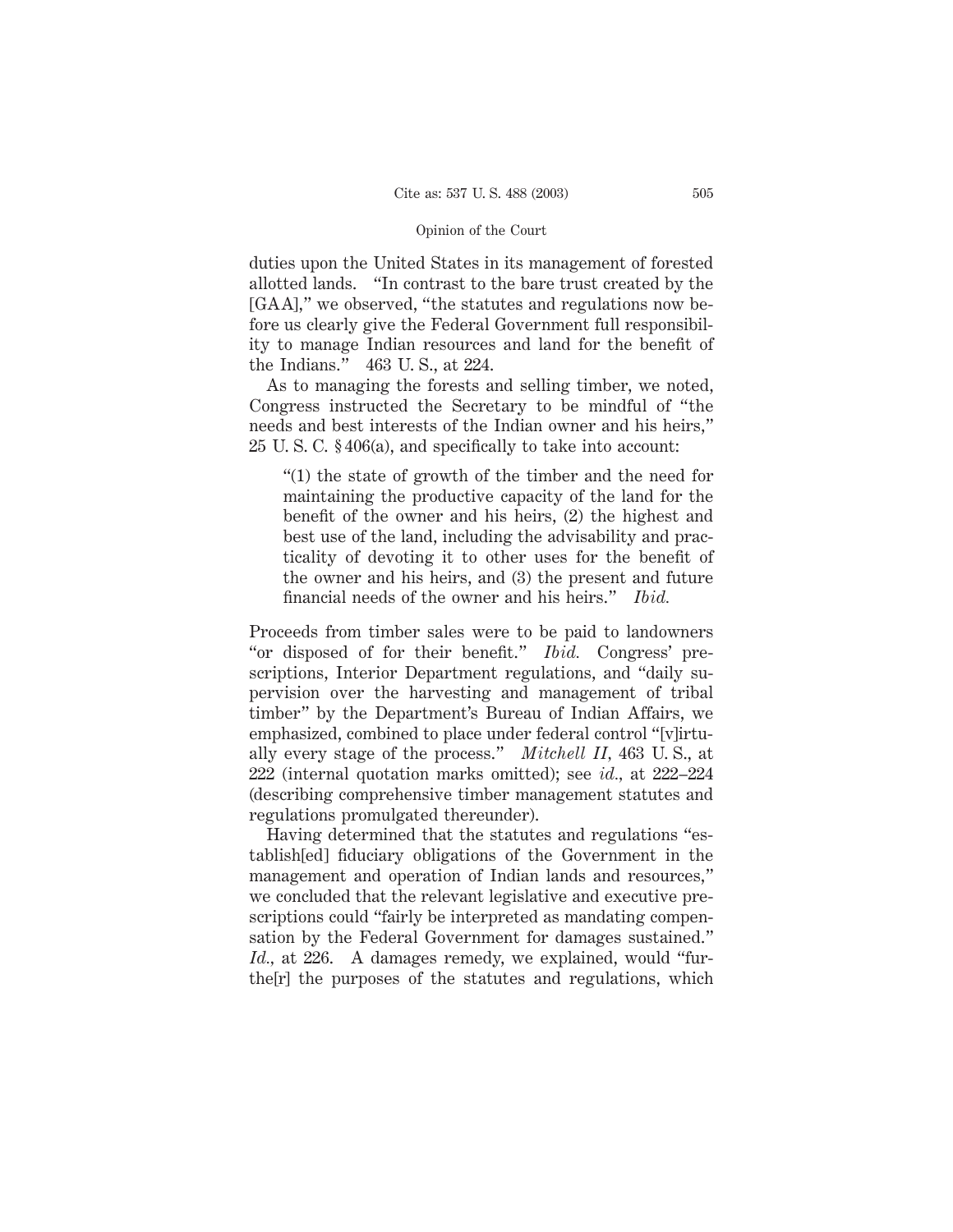clearly require that the Secretary manage Indian resources so as to generate proceeds for the Indians." *Id.,* at 226–227.

To state a claim cognizable under the Indian Tucker Act, *Mitchell I* and *Mitchell II* thus instruct, a Tribe must identify a substantive source of law that establishes specific fiduciary or other duties, and allege that the Government has failed faithfully to perform those duties. See 463 U. S., at 216–217, 219. If that threshold is passed, the court must then determine whether the relevant source of substantive law "can fairly be interpreted as mandating compensation for damages sustained as a result of a breach of the duties [the governing law] impose[s]." *Id.,* at 219. Although "the undisputed existence of a general trust relationship between the United States and the Indian people" can "reinforc[e]" the conclusion that the relevant statute or regulation imposes fiduciary duties, *id.,* at 225, that relationship alone is insufficient to support jurisdiction under the Indian Tucker Act. Instead, the analysis must train on specific rightscreating or duty-imposing statutory or regulatory prescriptions. Those prescriptions need not, however, expressly provide for money damages; the availability of such damages may be inferred. See *id.,* at 217, n. 16 ("[T]he substantive source of law may grant the claimant a right to recover damages either expressly or by implication." (internal quotation marks and citation omitted)).

## $\mathcal{C}$

We now consider whether the IMLA and its implementing regulations can fairly be interpreted as mandating compensation for the Government's alleged breach of trust in this case. We conclude that they cannot.

#### 1

The Tribe's principal contention is that the IMLA's statutory and regulatory scheme, viewed in its entirety, attaches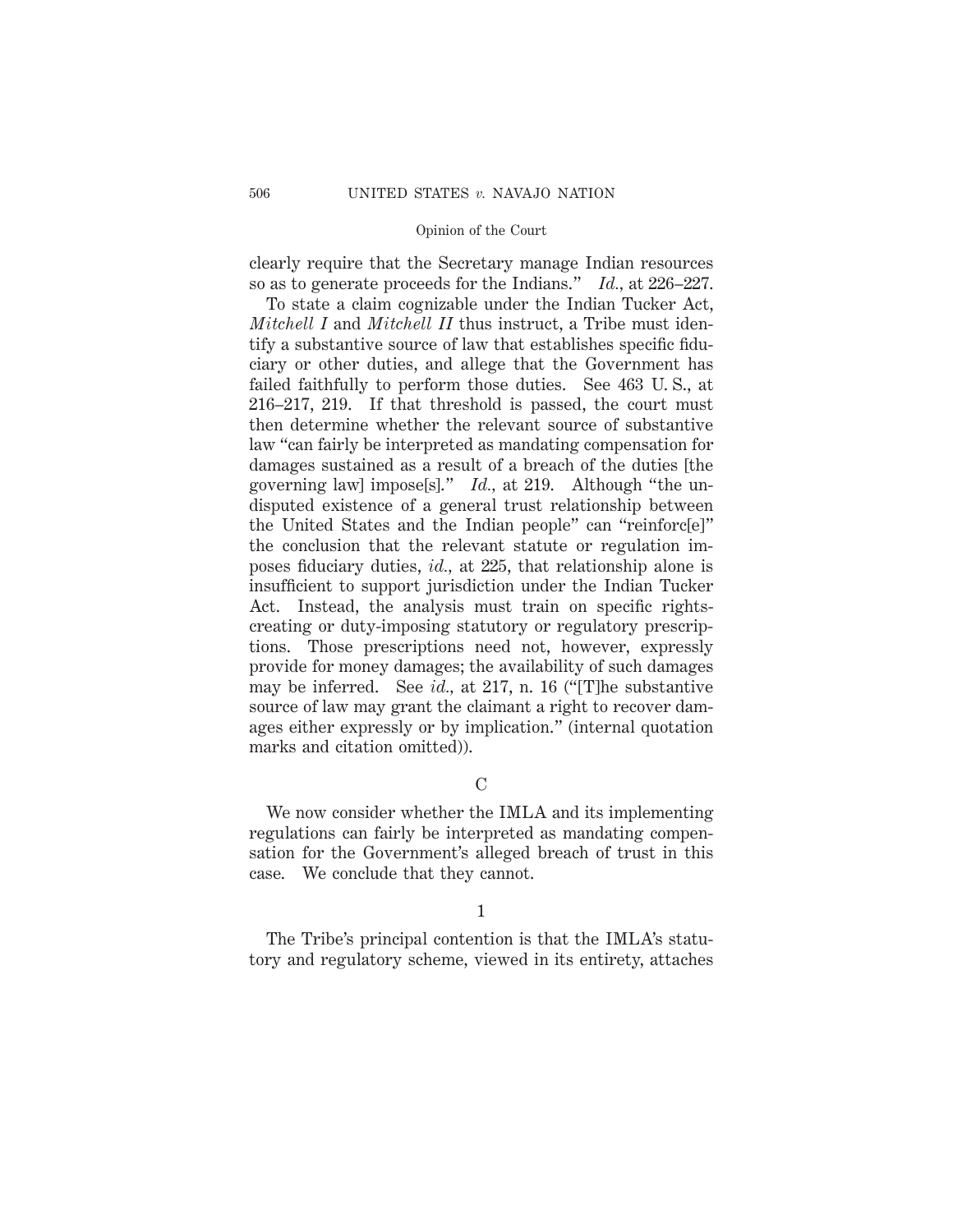fiduciary duties to each Government function under that scheme, and that the Secretary acted in contravention of those duties by approving the 121⁄2 percent royalty contained in the amended Lease. See, *e. g.,* Brief for Respondent 20, 30–38. We read the IMLA differently. As we see it, the statute and regulations at issue do not provide the requisite "substantive law" that "mandat[es] compensation by the Federal Government." *Mitchell II,* 463 U. S., at 218.

The IMLA and its implementing regulations impose no obligations resembling the detailed fiduciary responsibilities that *Mitchell II* found adequate to support a claim for money damages.11 The IMLA simply requires Secretarial approval before coal mining leases negotiated between Tribes and third parties become effective, 25 U. S. C. § 396a, and authorizes the Secretary generally to promulgate regulations governing mining operations, § 396d. Yet the dissent concludes that the IMLA imposes "one or more specific statutory obligations, as in *Mitchell II,* at the level of fiduciary duty whose breach is compensable in damages." *Post,* at 521. The endeavor to align this case with *Mitchell II* rather than *Mitchell I,* however valiant, falls short of the mark. Unlike the "elaborate" provisions before the Court in *Mitchell II,* 463 U. S., at 225, the IMLA and its regulations do not "give the Federal Government full responsibility to manage Indian resources . . . for the benefit of the Indians," *id.,* at 224. The Secretary is neither assigned a comprehensive managerial role nor, at the time relevant here, expressly invested with responsibility to secure "the needs and best interests of the

<sup>&</sup>lt;sup>11</sup> We rule only on the Government's role in the coal leasing process under the IMLA. As earlier recounted, see *supra,* at 494, both the IMLA and its implementing regulations address oil and gas leases in considerably more detail than coal leases. Whether the Secretary has fiduciary or other obligations, enforceable in an action for money damages, with respect to oil and gas leases is not before us.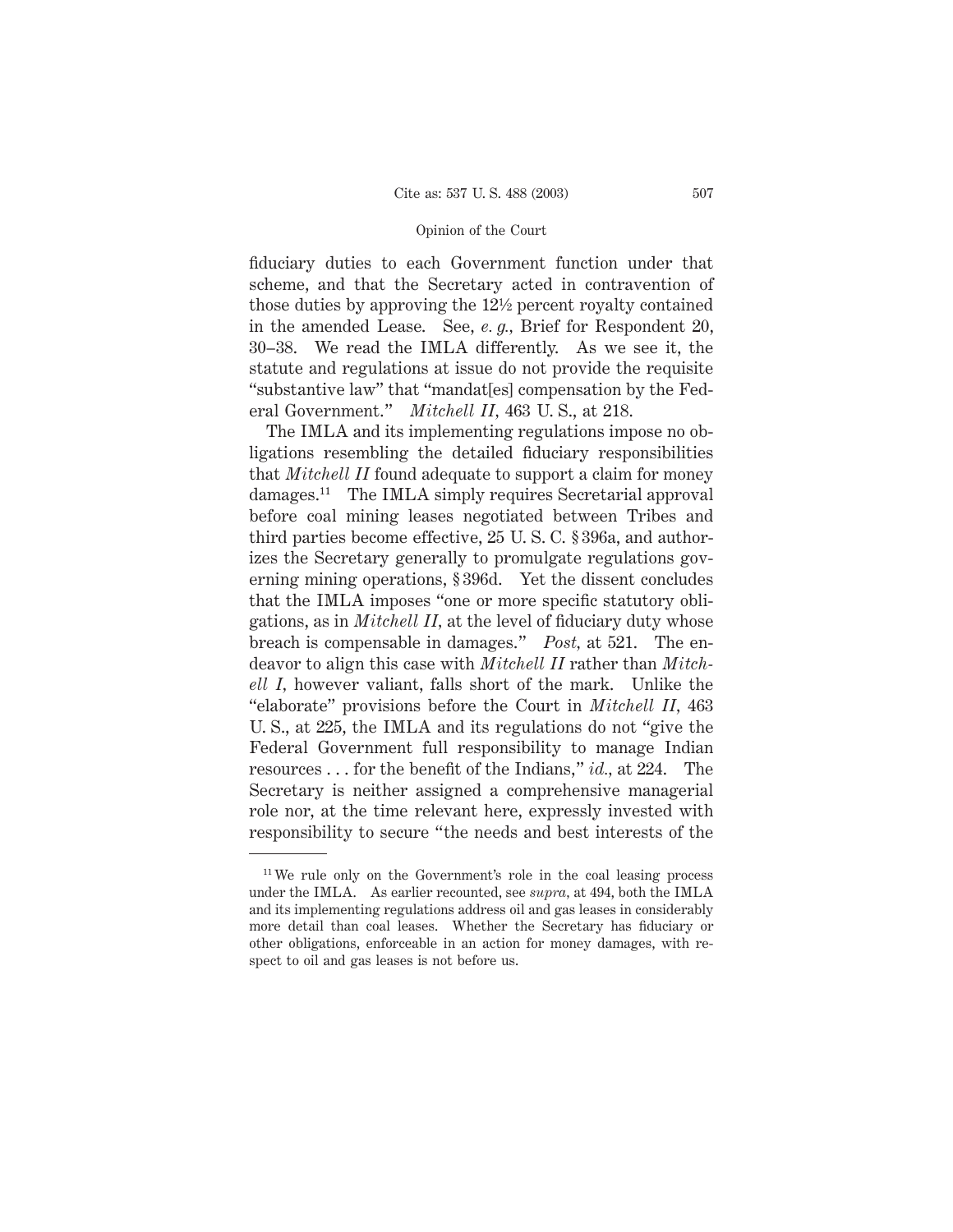Indian owner and his heirs." *Ibid.* (internal quotation marks omitted) (quoting  $25 \text{ U.S. C. }$  \$406(a)).<sup>12</sup>

Instead, the Secretary's involvement in coal leasing under the IMLA more closely resembles the role provided for the Government by the GAA regarding allotted forest lands. See *Mitchell I,* 445 U. S., at 540–544. Although the GAA required the Government to hold allotted land "in trust for the sole use and benefit of the Indian to whom such allotment shall have been made," *id.,* at 541 (quoting 25 U. S. C. § 348), that Act did not "authoriz[e], much less requir[e], the Government to manage timber resources for the benefit of Indian allottees," *Mitchell I,* 445 U. S., at 545. Similarly here, the IMLA and its regulations do not assign to the Secretary managerial control over coal leasing. Nor do they even establish the "limited trust relationship," *id.,* at 542, existing under the GAA; no provision of the IMLA or its regulations contains *any* trust language with respect to coal leasing.

Moreover, as in *Mitchell I,* imposing fiduciary duties on the Government here would be out of line with one of the statute's principal purposes. The GAA was designed so that "the allottee, and not the United States, . . . [would] manage the land." *Id.*, at 543. Imposing upon the Government a fiduciary duty to oversee the management of allotted lands would not have served that purpose. So too here. The IMLA aims to enhance tribal self-determination by giving Tribes, not the Government, the lead role in negotiating mining leases with third parties. See *supra,* at 494. As the Court of Federal Claims recognized, "[t]he ideal of Indian self-determination is directly at odds with Secretarial control over leasing." 46 Fed. Cl., at 230.

 $12$  Both the Tribe and the dissent refer to portions of 25 CFR pt. 211 that require administrative decisions affecting tribal mineral interests to be made in the best interests of the tribal mineral owner. See Brief for Respondent 27, 31; *post,* at 516–517. We note, however, that the referenced regulatory provisions were adopted more than a decade after the events at issue in this case. See 61 Fed. Reg. 35653 (1996).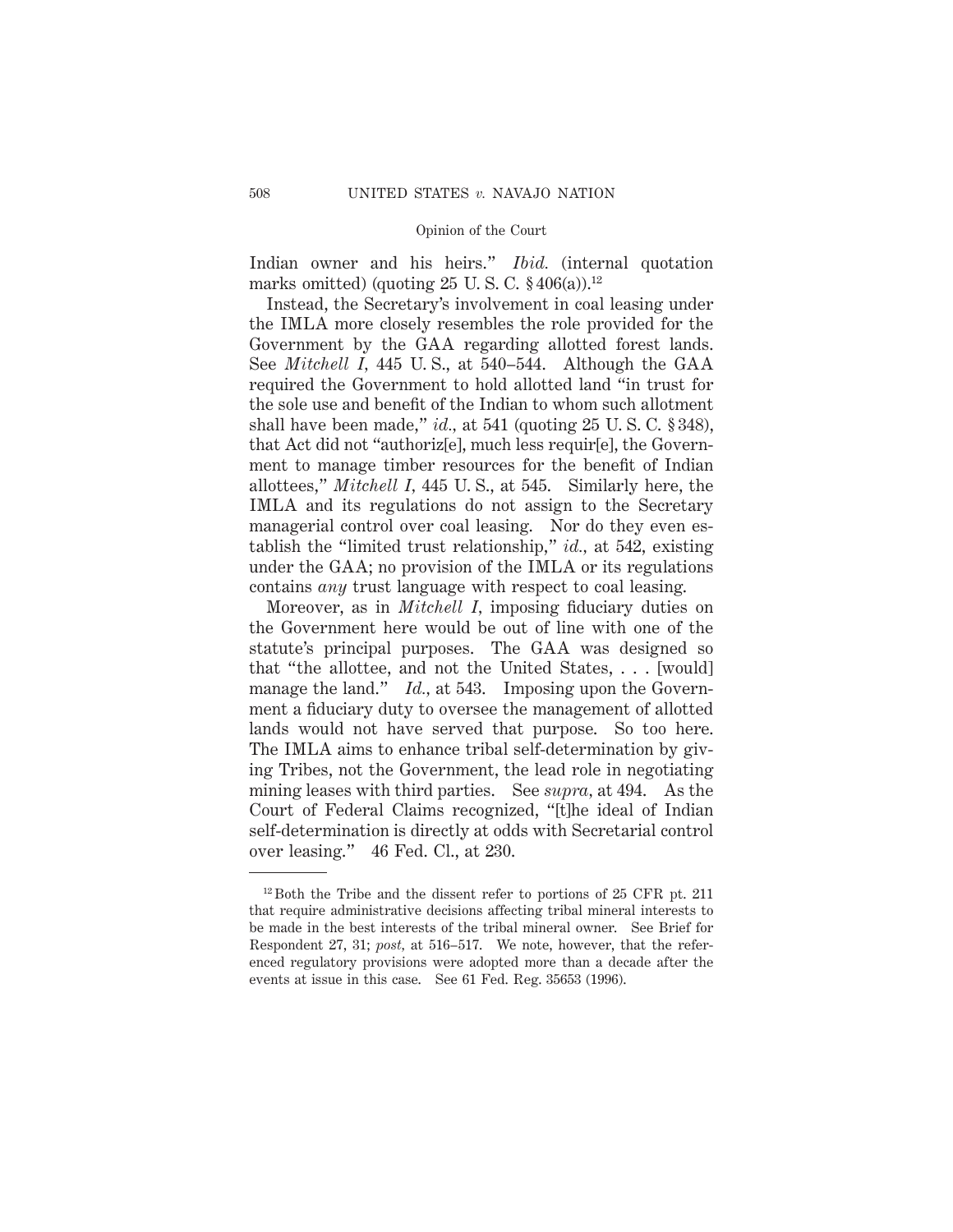#### 2

The Tribe nevertheless argues that the actions of the Secretary targeted in this case violated discrete statutory and regulatory provisions whose breach is redressable in an action for damages. In this regard, the Tribe relies extensively on 25 U. S. C. § 399, see, *e. g.,* Brief for Respondent 22–23, 30–31, upon which the Court of Appeals placed considerable weight as well, see 263 F. 3d, at 1330–1331; *supra,* at 501. That provision, however, is not part of the IMLA and does not govern Lease 8580. Enacted almost 20 years before the IMLA, § 399 authorizes *the Secretary* to lease certain unallotted Indian lands for mining purposes on terms she sets, and does not provide for input from the Tribes concerned. See *supra,* at 494. In exercising that authority, the Secretary is authorized to "perform any and all acts . . . as may be necessary and proper for the protection of the interests of the Indians and for the purpose of carrying the provisions of this section into full force and effect." § 399. But that provision describes the Secretary's *leasing* authority under § 399; it does not bear on the Secretary's more limited *approval* role under the IMLA.

Similarly unavailing is the Tribe's reliance on the Indian Mineral Development Act of 1982 (IMDA), 25 U. S. C. § 2101 *et seq.* See Brief for Respondent 23–24, 30. The IMDA governs the Secretary's approval of agreements for the development of certain Indian mineral resources through exploration and like activities. It does not establish standards governing the Secretary's approval of mining *leases* negotiated by a Tribe and a third party. The Lease in this case, in short, falls outside the IMDA's domain. See Reply Brief 12–13.

Citing 25 U. S. C. § 396a, the IMLA's general prescription, see *supra,* at 493, the Tribe next asserts that the Secretary violated his "duty to review and approve any proposed coal lease with care to promote IMLA's basic purpose and the [Tribe's] best interests." Brief for Respondent 39. To sup-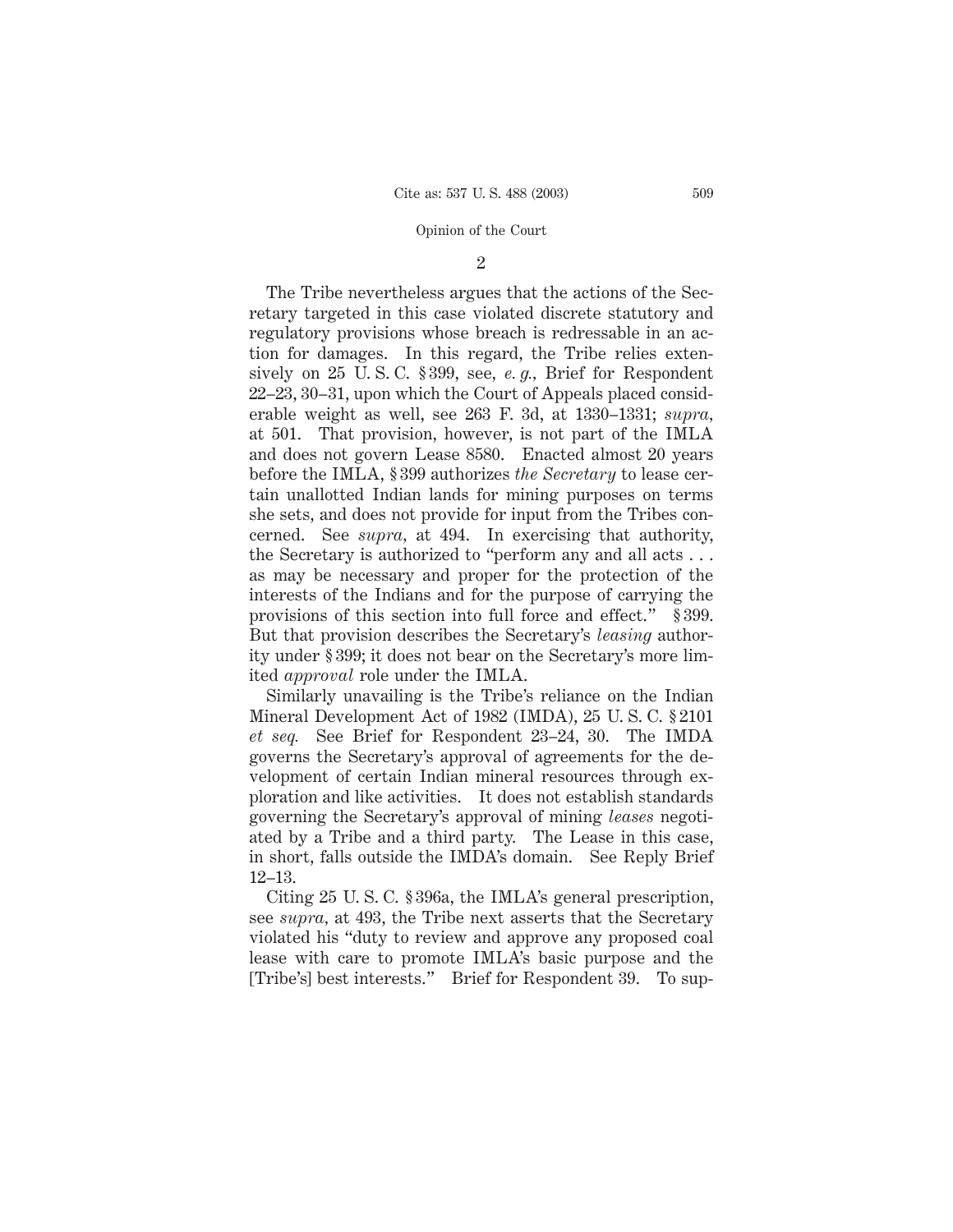port that assertion, the Tribe points to various Government reports identifying 20 percent as the appropriate royalty, see *id.,* at 5–7, 15, and to the Secretary's decision, made after receiving *ex parte* communications from Peabody, to withhold departmental action, see *id.,* at 9–10, 15.

In the circumstances presented, the Tribe maintains, the Secretary's eventual approval of the 121⁄2 percent royalty violated his duties under § 396a in two ways. First, the Secretary's approval was "improvident," Tr. of Oral Arg. 48, because it allowed the Tribe's coal "to be conveyed for what [the Secretary] knew to be about half of its value," *id.,* at 49. Second, Secretary Hodel's intervention into the Lease adjustment process "skewed the bargaining" by depriving the Tribe of the 20 percent rate, rendering the Secretary's subsequent approval of the 121⁄2 percent rate "unfair." *Id.,* at 50.

The Tribe's vigorously pressed arguments headlining § 396a fare no better than its arguments tied to § 399 and the IMDA; the § 396a arguments fail, for they assume substantive prescriptions not found in that provision.13 As to the "improviden[ce]" of the Secretary's approval, the Tribe can point to no guides or standards circumscribing the Secretary's affirmation of coal mining leases negotiated between a Tribe and a private lessee. Regulations under the IMLA in effect in 1987 established a minimum royalty of ten cents per ton. See 25 CFR § 211.15(c) (1985). But the royalty contained in Lease 8580 well exceeded that regulatory floor.

<sup>&</sup>lt;sup>13</sup> The Lease itself authorized the Secretary to make "reasonable [royalty] adjustment[s]." App. 194. As noted above, however, see *supra,* at 501, n. 9, the Court of Federal Claims determined, and the Tribe does not here dispute, that the Secretary is not a signatory to the Lease and that the Lease is not contractually binding on him. See 46 Fed. Cl., at 234– 236. We thus perceive no basis for infusing the Secretary's *approval* function under § 396a with substantive standards that might be derived from his *adjustment* authority under the Lease, and certainly no basis for concluding that an alleged "breach" of those standards is cognizable in an action for money damages under the Indian Tucker Act.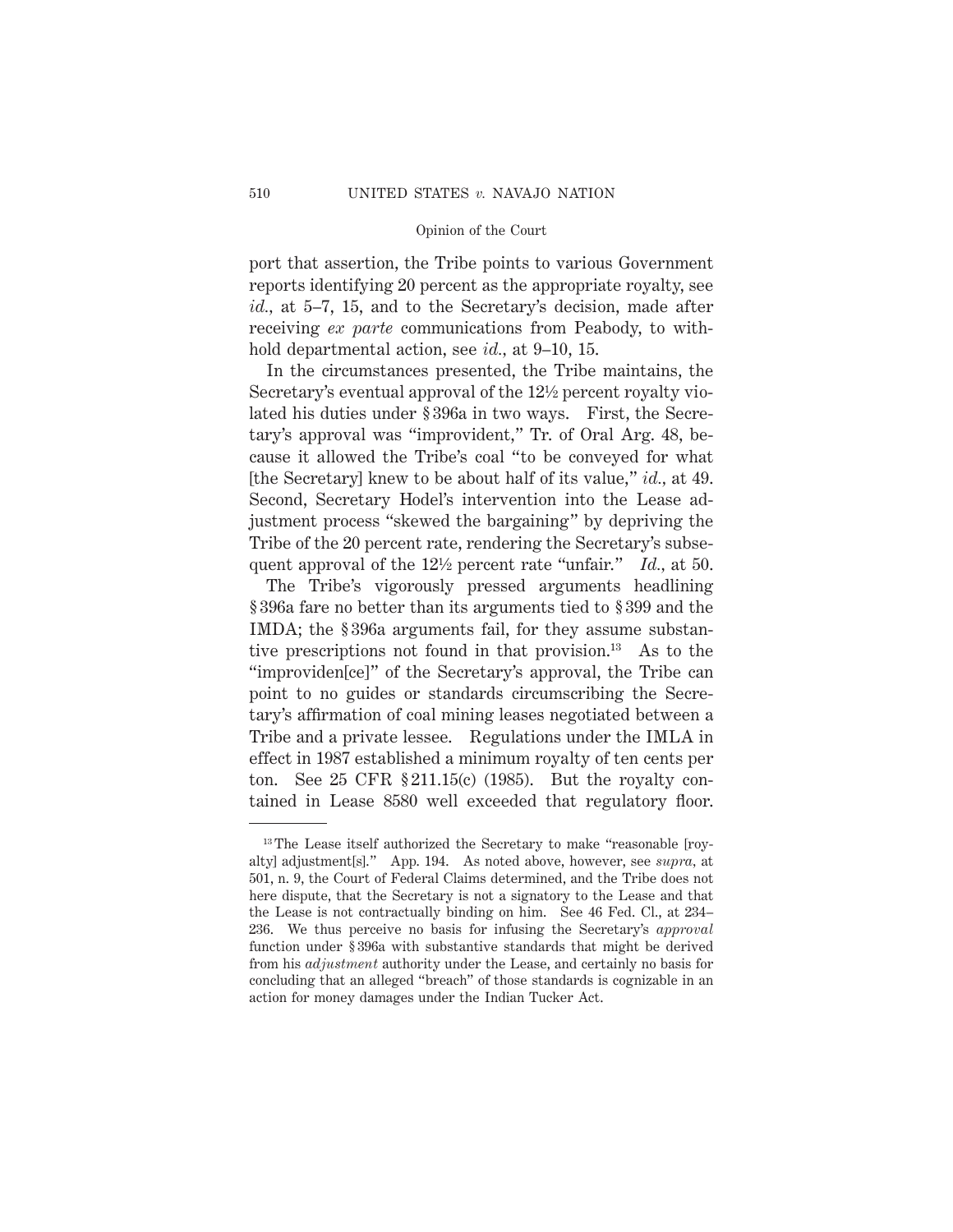See *supra*, at 495–496.<sup>14</sup> At the time the Secretary approved the amended Lease, it bears repetition, 121⁄2 percent was the rate the United States itself customarily received from leases to mine coal on federal lands. Similarly, the customary rate for coal leases on Indian lands issued or readjusted after 1976 did not exceed 121⁄2 percent. See *supra,* at 498–499, n. 6.15

In sum, neither the IMLA nor any of its regulations establishes anything more than a bare minimum royalty. Hence, there is no textual basis for concluding that the Secretary's approval function includes a duty, enforceable in an action for money damages, to ensure a higher rate of return for the Tribe concerned. Similarly, no pertinent statutory or regulatory provision requires the Secretary, on pain of damages, to conduct an independent "economic analysis" of the reasonableness of the royalty to which a Tribe and third party have agreed. 263 F. 3d, at 1340 (concurring opinion below, finding such a duty). $^{16}$ 

<sup>&</sup>lt;sup>14</sup> Because the Tribe does not contend that the amended Lease failed to meet the minimum royalty under the regulations then in effect, we need not decide whether the Secretary's approval of such a lease would trigger money damages. See Reply Brief 15 ("The Court may... assume for present purposes that a failure by the Secretary to ensure, prior to approving a proposed lease, that its terms (or amendments) comply with the regulation specifying the minimum royalty rate to which the parties may agree would support a claim under the Tucker Act.").

<sup>&</sup>lt;sup>15</sup> Under 30 U.S.C. § 207(a), that customary rate was also a statutorily defined minimum for federal coal leases. See *supra,* at 498–499, n. 6. Section 207(a), which applies to federal lands in general, did not apply to leases of Indian lands until 1996, when 25 CFR § 211.43(a)(2) was promulgated. See Reply Brief 13–14. At the pre-1996 times relevant here, the sole specific provision governing Tribe-private lessee coal leases was the ten cents per ton minimum prescribed in 25 CFR § 211.15(c) (1985).

<sup>&</sup>lt;sup>16</sup> Citing language from the legislative history, the dissent stresses that the IMLA aimed in part to "give the Indians the greatest return from their property," *post,* at 516 (quoting S. Rep. No. 985, 75th Cong., 1st Sess., 2 (1937)), and suggests that the Secretary's approval role encompasses an enforceable duty to further that objective, see *post,* at 517. We have cautioned against according "talismanic effect" to the Senate Report's "reference to 'the greatest return from [Indian] property,' " and have observed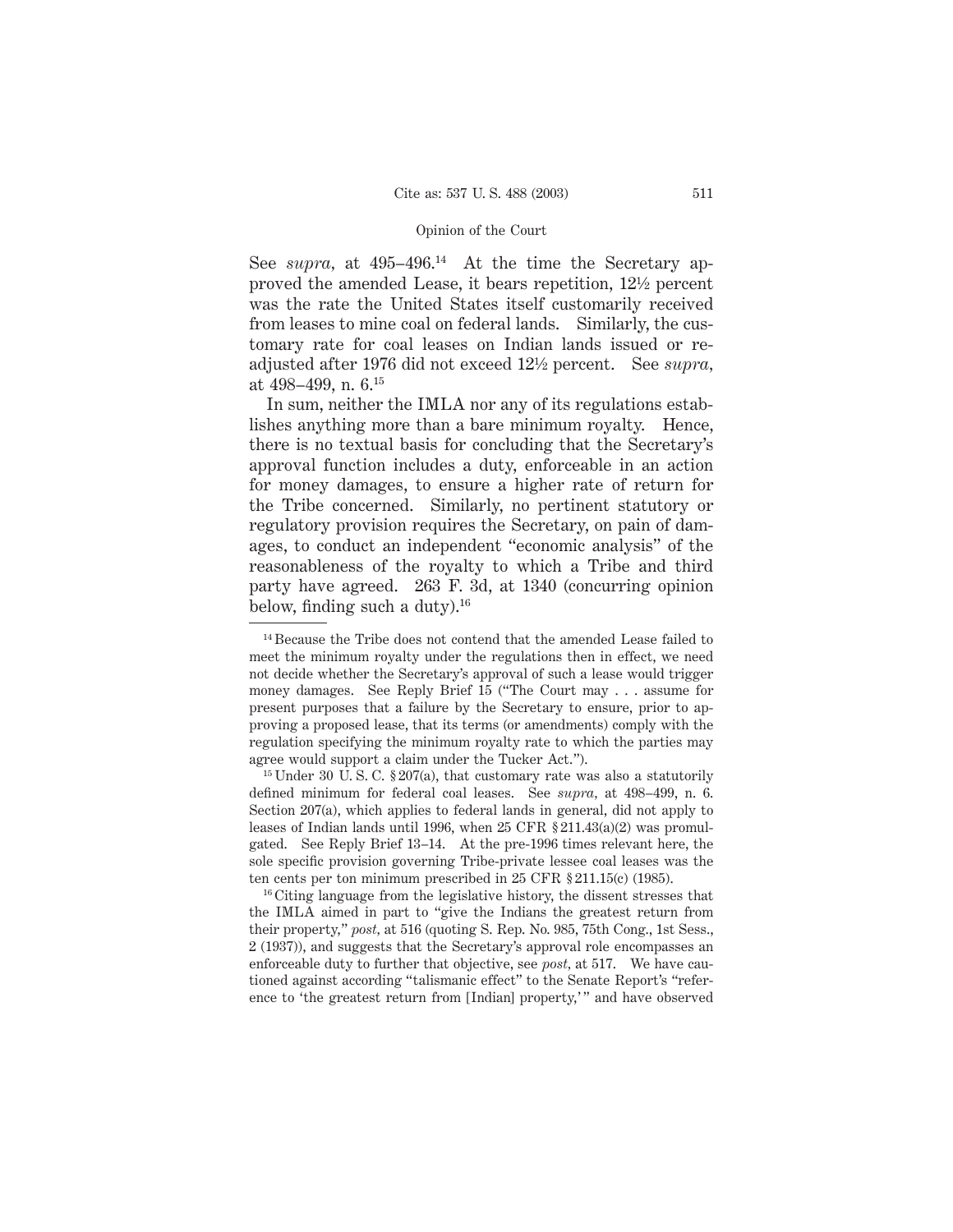The Tribe's second argument under § 396a concentrates on the "skew[ing]" effect of Secretary Hodel's 1985 intervention, *i. e.,* his direction to Deputy Assistant Secretary Fritz to withhold action on Peabody's appeal from the Area Director's decision setting a royalty rate of 20 percent. Tr. of Oral Arg. 50; see *supra,* at 497–498. The Secretary's actions, both in intervening in the administrative appeal process, and in approving the amended Lease, the Tribe urges, were not based upon an assessment of the merits of the royalty issue; instead, the Tribe maintains, they were attributable entirely to the undue influence Peabody exerted through *ex parte* communications with the Secretary. See Brief for Respondent 40–42. Underscoring that the Tribe had no knowledge of those communications or of Secretary Hodel's direction to Fritz, see *supra,* at 498, the Tribe asserts that its bargaining position was seriously compromised when it resumed negotiations with Peabody in 1985. See, *e. g.,* Tr. of

that it "overstates" Congress' aim to attribute to the Legislature a purpose "to guarantee Indian tribes the maximum profit available." *Cotton Petroleum Corp.* v. *New Mexico,* 490 U. S. 163, 179 (1989). Beyond doubt, the IMLA was designed "to provide Indian tribes with a profitable source of revenue." *Ibid.,* quoted *supra,* at 493. But Congress had as a concrete objective in that regard the removal of certain impediments that had applied particularly to mineral leases on Indian land. See *Cotton,* 490 U. S., at 179 ("Congress was... concerned . . . with matters such as the unavailability of extralateral mineral rights on Indian land."); S. Rep. No. 985, at 2 ("[O]n the public domain the discoverer of a mineral deposit gets extralateral rights and can follow the ore beyond the side lines indefinitely, while on the Indian lands under the act of June 30, 1919, he is limited to the confines of the survey markers not to exceed 600 feet by 1,500 feet in any one claim. The draft of the bill herewith would permit the obtaining of sufficient acreage to remove the necessity for extralateral rights with all its attending controversies."); H. R. Rep. No. 1872, 75th Cong., 3d Sess., 2 (1938) (same). That impediment-removing objective is discrete from the Secretary's lease approval role under the IMLA. Again, we find no solid basis in the IMLA, its regulations, or lofty statements in legislative history for a legally enforceable command that the Secretary disapprove Indian coal leases unless they survive "an independent market study," *post,* at 519, or satisfy some other extratextual criterion of tribal profitability.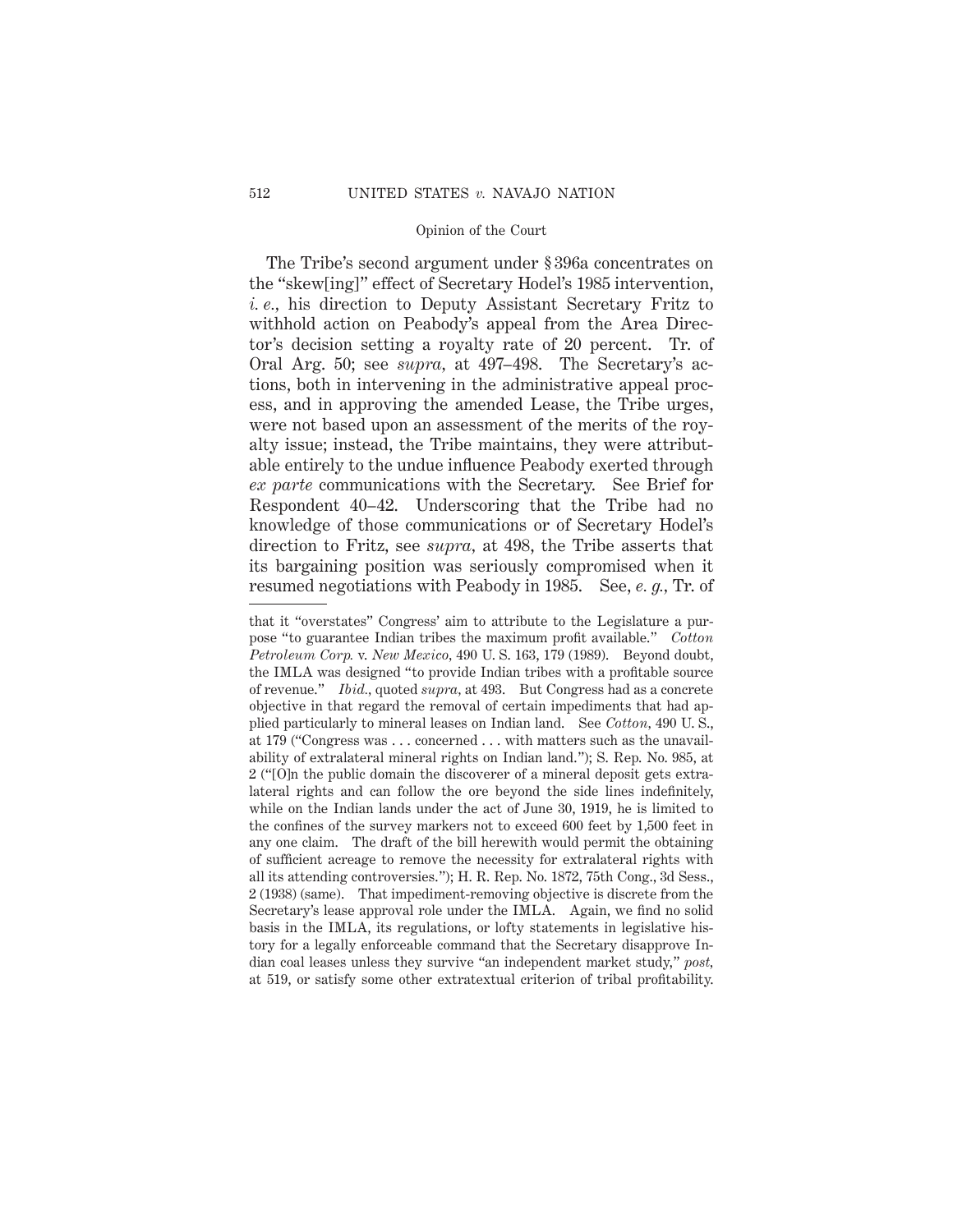Oral Arg. 50–52. The Secretary's ultimate approval of the 121⁄2 percent royalty, the Tribe concludes, was thus an outcome fundamentally unfair to the Tribe.

Here again, as the Court of Federal Claims ultimately determined, see *supra,* at 501, the Tribe's assertions are not grounded in a specific statutory or regulatory provision that can fairly be interpreted as mandating money damages. Nothing in § 396a, the IMLA's basic provision, or in the IMLA's implementing regulations proscribed the *ex parte* communications in this case, which occurred during an administrative appeal process largely unconstrained by formal requirements. See 25 CFR § 2.20 (1985) (Commissioner may rely on "any information available to [him]... whether formally part of the record or not."); *supra,* at 496–497, n. 3. Either party could have effected a transfer of Peabody's appeal to the Board. See 25 CFR § 2.19(b) (1985); *supra,* at 496–497, n. 3. Exercise of that option would have triggered review of a more formal character, in which *ex parte* communications would have been prohibited. See 43 CFR § 4.27(b) (1985). But the Tribe did not elect to transfer the matter to the Board, and the regulatory proscription on *ex parte* contacts applicable in Board proceedings thus did not govern.

We note, moreover, that even if Deputy Assistant Secretary Fritz had rendered an opinion affirming the 20 percent royalty approved by the Area Director, it would have been open to the Secretary to set aside or modify his subordinate's decision. See *supra,* at 498, n. 4. As head of the Department of the Interior, the Secretary had "authority to review any decision of any employee or employees of the Department." 43 CFR § 4.5(a)(2) (1985); cf. *Michigan Citizens for Independent Press* v. *Thornburgh,* 868 F. 2d 1285 (CADC) (upholding Attorney General's approval, over the contrary conclusions of an administrative law judge and the Justice Department's Antitrust Division, of a joint operating agreement under the Newspaper Preservation Act), aff'd by an equally divided Court, 493 U. S. 38 (1989) *(per curiam).* Ac-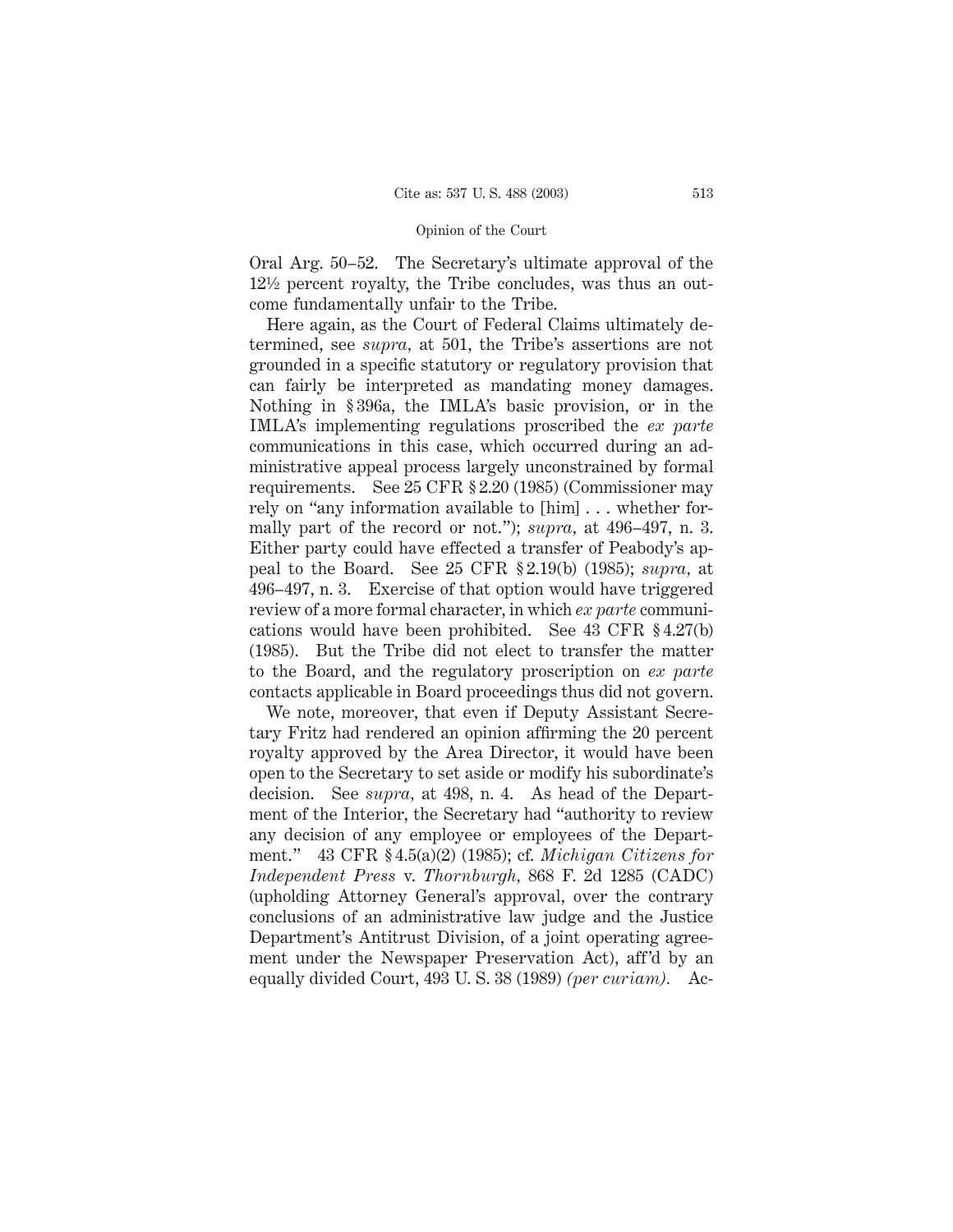cordingly, rejection of Peabody's appeal by the Deputy Assistant Secretary would not necessarily have yielded a higher royalty for the Tribe.

\*\*\*

However one might appraise the Secretary's intervention in this case, we have no warrant from any relevant statute or regulation to conclude that his conduct implicated a duty enforceable in an action for damages under the Indian Tucker Act. The judgment of the United States Court of Appeals for the Federal Circuit is accordingly reversed, and the case is remanded for further proceedings consistent with this opinion.

*It is so ordered.*

JUSTICE SOUTER, with whom JUSTICE STEVENS and JUSTICE O'CONNOR join, dissenting.

The issue in this case is whether the Indian Mineral Leasing Act (IMLA) and its regulations imply a specific duty on the Secretary of the Interior's part, with a cause of action for damages in case of breach. The Court and I recognize that if IMLA indicates that a fiduciary duty was intended, it need not provide a damages remedy explicitly; once a statutory or regulatory provision is found to create a specific fiduciary obligation, the right to damages can be inferred from general trust principles, and amenability to suit under the Indian Tucker Act. See *United States* v. *White Mountain Apache Tribe, ante,* at 472–473; *United States* v. *Mitchell,* 463 U. S. 206, 226 (1983) *(Mitchell II).* I part from the majority because I take the Secretary's obligation to approve mineral leases under 25 U. S. C. § 396a as raising a substantial fiduciary obligation to the Navajo Nation (Tribe), which has pleaded and shown enough to survive the Government's motion for summary judgment. I would affirm the judgment of the Federal Circuit.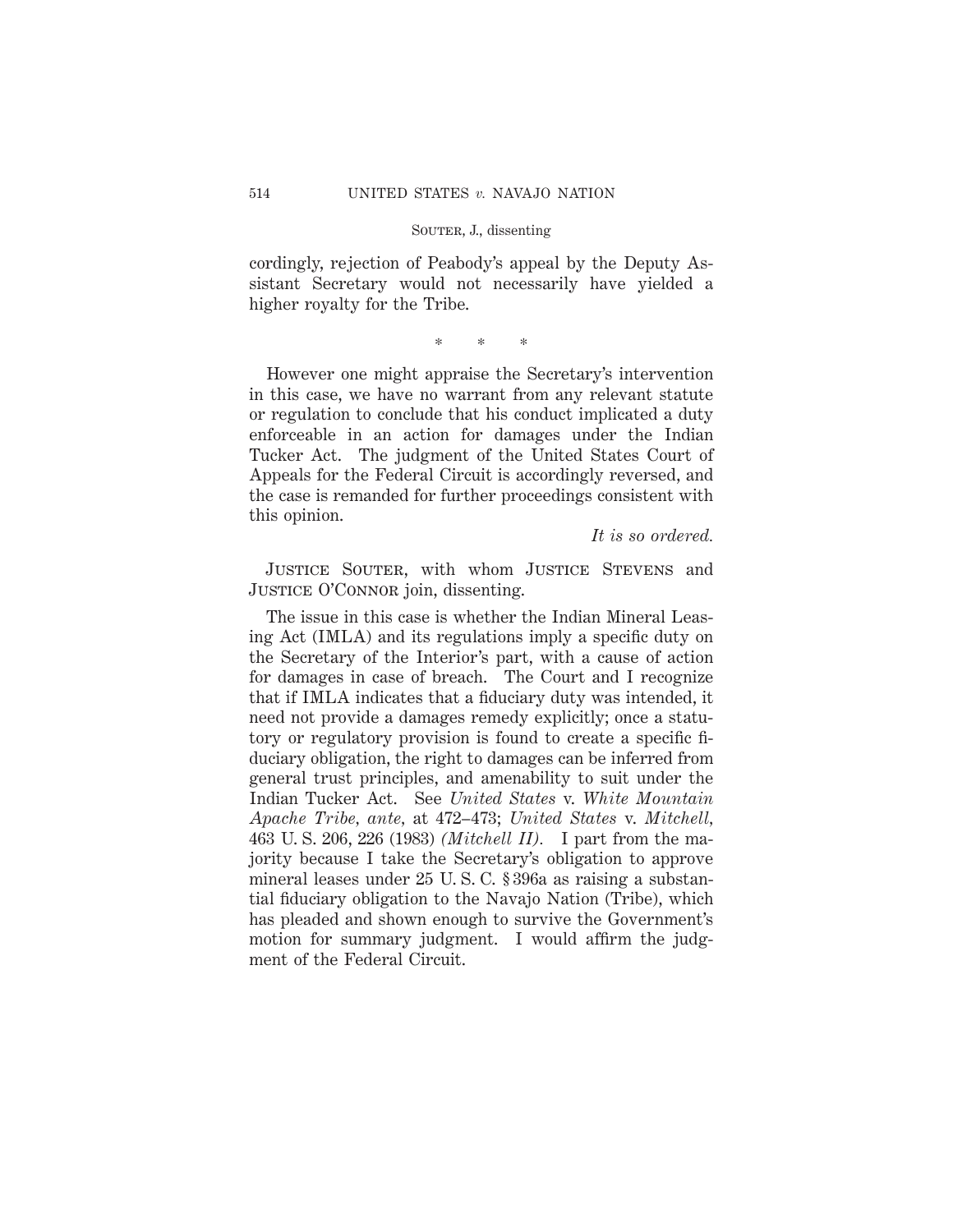IMLA requires the Secretary's approval for the effectiveness of any lease negotiated by the Tribe with a third party. § 396a; see also 25 CFR § 211.2 (1985). The Court accepts the Government's position, see Brief for United States 38, that the IMLA approval responsibility places no substantive obligation on the Secretary, save for a minimal duty to withhold assent from leases calling for less than the minimum royalty rate set by IMLA regulations, whatever that may be. *Ante,* at 511. Since that rate is merely a general standard, which may be a bargain rate when applied to extractable material of high quality, the obligation to demand it may not amount to much. The legislative history and purposes of IMLA, however, illuminated by the Secretary's historical role in reviewing conveyances of Indian lands, point to a fiduciary responsibility to make a more ambitious assessment of the best interest of the Tribe before signing off.

The protective purpose of the Secretary's approval power has appeared in our discussions of other statutes governing Indian lands over the years. In *Tiger* v. *Western Investment Co.,* 221 U. S. 286 (1911), for example, we upheld the constitutionality of the Act of Apr. 26, 1906, ch. 1876, § 22, 34 Stat. 145, which made alienation of certain allotted lands by citizen Indians "subject to the approval of the Secretary of the Interior." Although allotment and conferral of citizenship had given tribal members greater responsibility for their own interest, see, *e. g., Choteau* v. *Burnet,* 283 U. S. 691, 694 (1931), we nevertheless understood that the requirement of prior approval was supposed to satisfy the National Government's trust responsibility to the Indians, *Tiger, supra,* at 310–311; accord, *Sunderland* v. *United States,* 266 U. S. 226, 233 (1924) (restraints on alienation of Indian property are enacted "in fulfillment of [Congress's] duty to protect the Indians"). Shortly after *Tiger,* in *Anicker* v. *Gunsburg,* 246 U. S. 110 (1918), we held that the Secretary's authority to approve leases of allotted lands under the Act of May 27,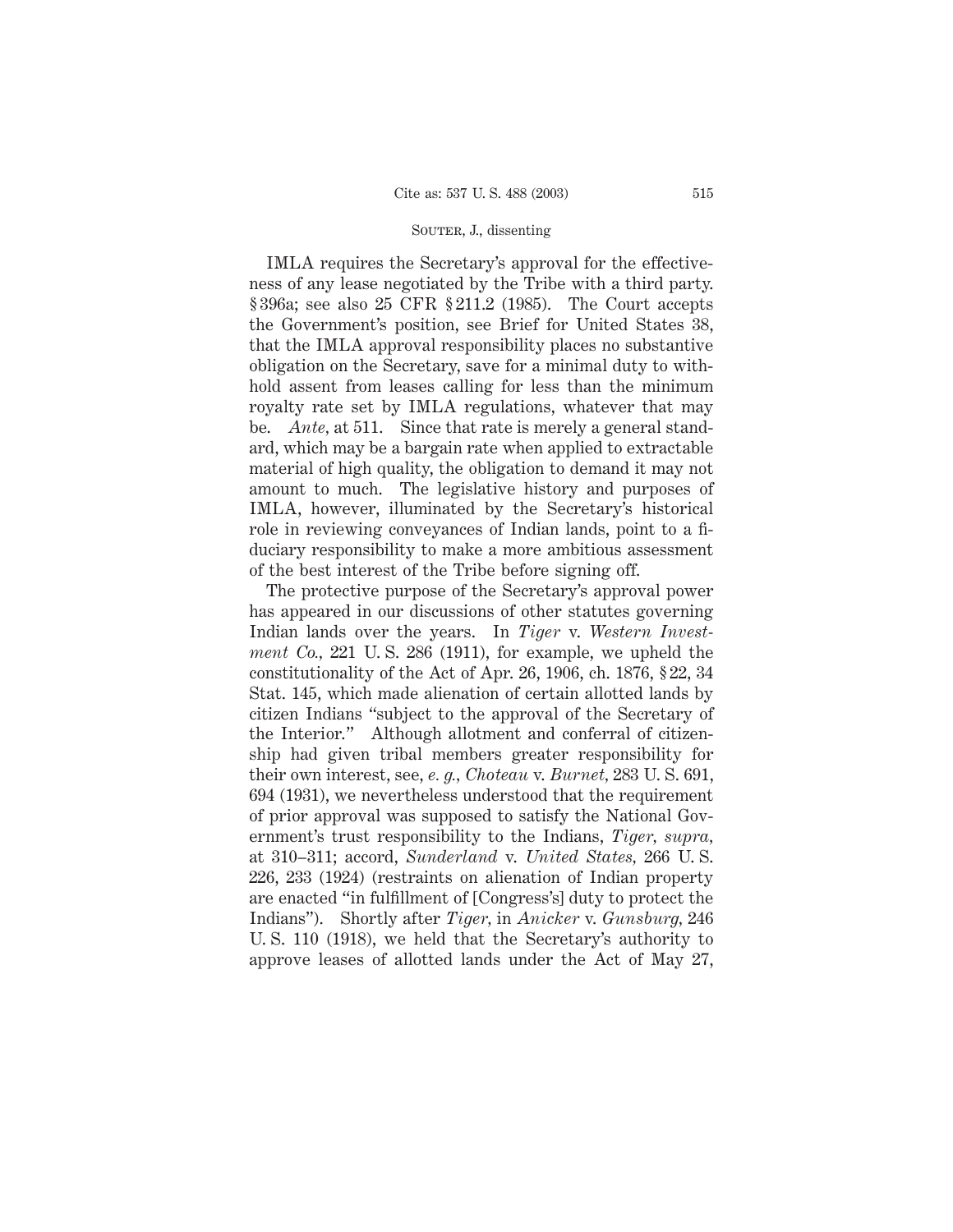1908, ch. 199, § 2, 35 Stat. 312, was "unquestionably . . . given to him for the protection of Indians against their own improvidence and the designs of those who would obtain their property for inadequate compensation." 246 U. S., at 119. The Secretary's approval power was understood to be a significant component of the Government's general trust responsibility. See Clinton, Isolated in Their Own Country: A Defense of Federal Protection of Indian Autonomy and Self-Government, 33 Stan. L. Rev. 979, 1002–1003 (1981); Chambers & Price, Regulating Sovereignty: Secretarial Discretion and the Leasing of Indian Lands, 26 Stan. L. Rev. 1061, 1061–1068 (1974).

Congress's decision in IMLA to give the Secretary an approval authority is well understood in terms of this background, for in the enactment of IMLA, Congress devised a scheme of divided responsibility reminiscent of the old allotment legislation. While it changed the prior law by transferring negotiating authority from the Government to the tribes, it hedged that augmentation of tribal authority in leaving the Secretary with certain powers of oversight, including the authority to approve or reject leases once the tribes negotiated them. 25 U. S. C. §§ 396a–g. The Secretary's signature was the final step in a scheme of "uniform leasing procedures designed to protect the Indians," *Montana* v. *Blackfeet Tribe,* 471 U. S. 759, 764 (1985), and imposed out of a concern that existing laws were not "adequate to give the Indians the greatest return from their property," S. Rep. No. 985, 75th Cong., 1st Sess., 2 (1937); H. R. Rep. No. 1872, 75th Cong., 3d Sess., 2 (1938). The "basic purpose" of the Secretary's powers under IMLA is thus to "maximize tribal revenues from reservation lands." *Kerr-McGee Corp.* v. *Navajo Tribe,* 471 U. S. 195, 200 (1985); see *Blackfeet Tribe, supra,* at 767, n. 5. Consistent with this aim, the Secretary's own IMLA regulations (now in effect) provide that administrative actions, including lease approvals, are to be taken "[i]n the best interest of the Indian mineral owner."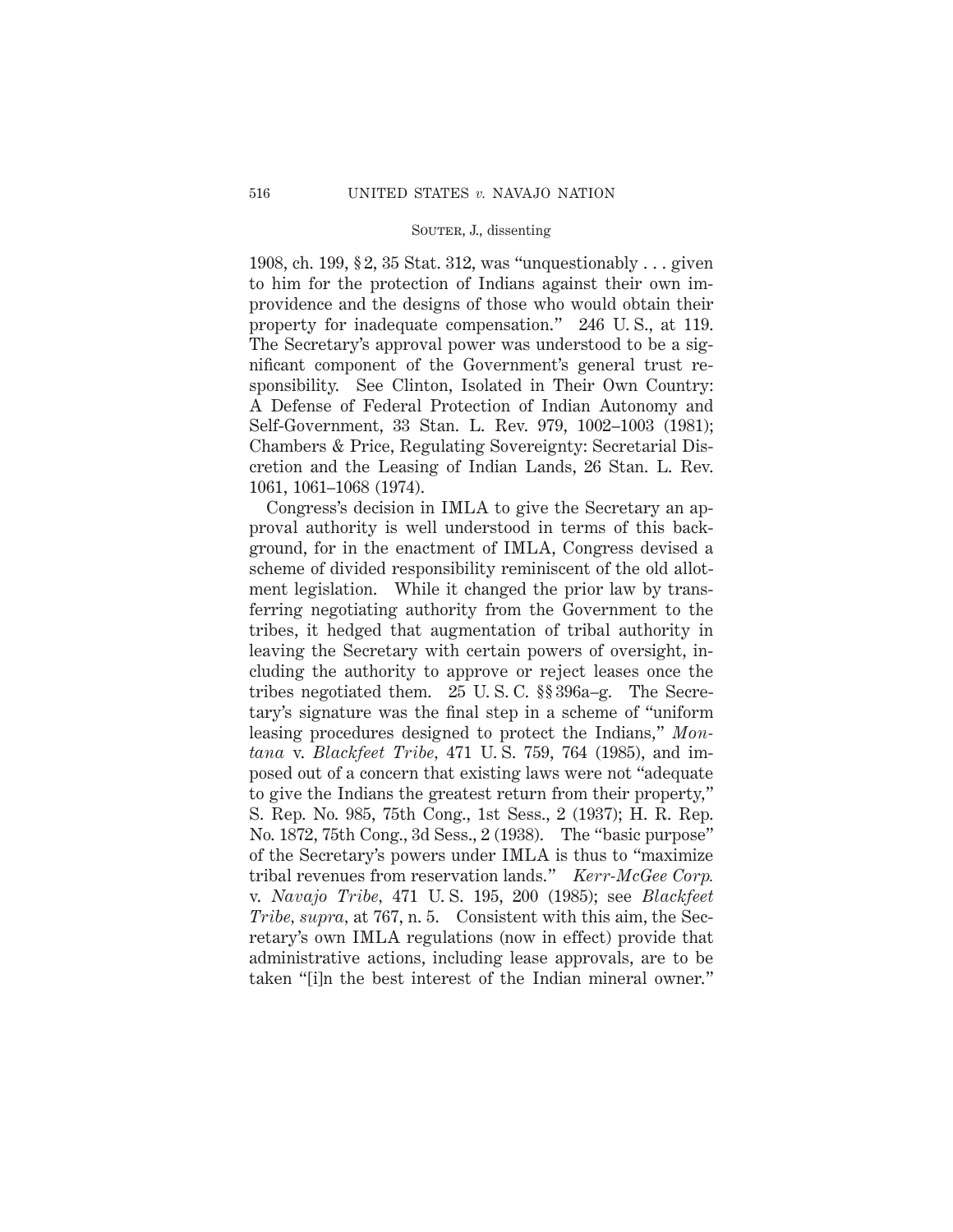25 CFR § 211.3 (2002); see also § 211.1 (stating that the overarching purpose of IMLA regulations is to ensure that Indians' mineral resources "will be developed in a manner that maximizes their best economic interests").<sup>1</sup> Thus, viewed in light of IMLA's legislative history and the general trust relationship between the United States and the Indians, see *Mitchell II,* 463 U. S., at 224–225, § 396a supports the existence of a fiduciary responsibility to review mineral leases for substance to safeguard the Indians' interest.2

I do not mean to suggest that devising a specific standard of responsibility is any simple matter, for we cannot ignore the tension between IMLA's two objectives. If we thought solely in terms of the aim to ensure that negotiated leases "maximize tribal revenues," *Kerr-McGee, supra,* at 200, we would ignore the object of IMLA to provide greater tribal responsibility, against which the Secretary's oversight is act-

<sup>&</sup>lt;sup>1</sup> In addition, the Interior Department at all times relevant to this case had in place an internal policy providing that mineral leases would be approved only if "the terms and conditions of the lease are in the best interest of the Indian landowner." App. 2, 133–134.

<sup>2</sup> The majority seeks to distinguish *Mitchell II,* saying that the timber management statutes at issue there gave the Secretary a "comprehensive managerial role" and stated explicitly that timber sales had to be made in consideration of " 'the needs and best interests of the Indian owner and his heirs.'" *Ante*, at 507–508. The comprehensiveness of the Secretary's role just described is what made *Mitchell II* an easy case. *Mitchell II* did not say, however, that fiduciary duties can only be found where the Government has "elaborate control." 463 U. S., at 225. Nor does *Mitchell II*'s reference to the statute's explicit "best interests" language foreclose the use of standard interpretive tools like legislative history to determine whether a statute establishes a fiduciary duty.

The majority proceeds to discount IMLA's legislative history, suggesting that Congress's concern for Indian revenues was limited to the elimination of certain constraints peculiar to Indian mineral leases. *Ante,* at 511–512, n. 16. But the cited IMLA legislative reports do not indicate that Congress's aims were restricted to curing these specific deficiencies of prior law, and they do nothing to detract from the consistent recognition in our precedents that IMLA's leasing procedures were designed to protect Indian interests in mineral resources.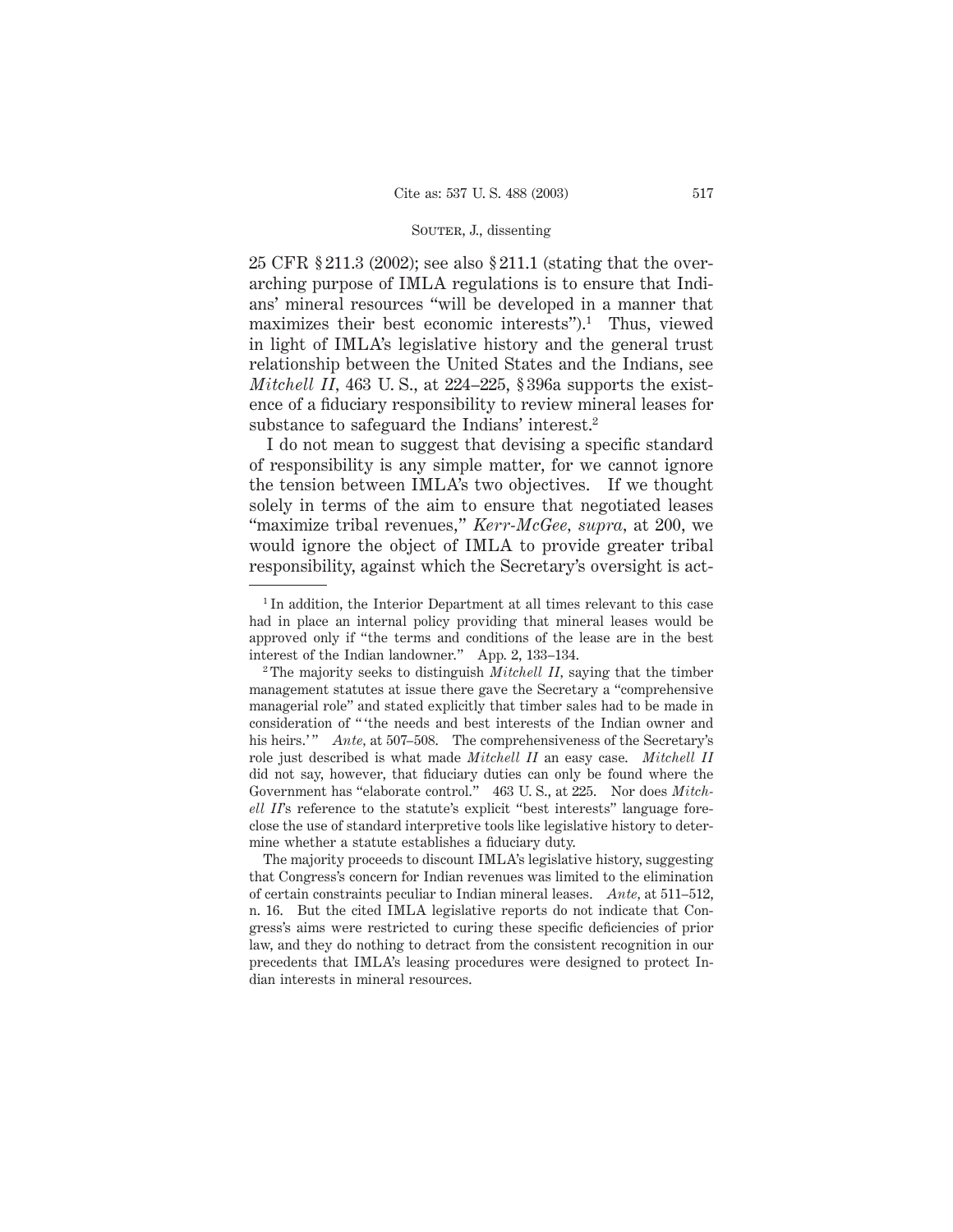ing as a hedge. See Royster, Mineral Development in Indian Country: The Evolution of Tribal Control Over Mineral Resources, 29 Tulsa L. Rev. 541, 558–580 (1994) (noting the twin aims of IMLA). The more stringent the substantive obligation of the Secretary, the less the scope of tribal responsibility. The Court, however, errs in the opposite direction, giving overriding weight to the interest of tribal autonomy to the point of concluding that the Secretary's approval obligation cannot be an onerous one, *ante,* at 508, thus losing sight of the mixture of congressional objectives. The standard of responsibility simply cannot give the whole hog to the one congressional policy or the other.

While this is not the case to essay any ultimate formulation of a balanced standard, even a reticent formulation of the fiduciary obligation would require the Secretary to withhold approval if he had good reason to doubt that the negotiated rate was within the range of reasonable market rates for the coal in question, or if he had reason to know that the Tribe had been placed under an unfair disadvantage at the negotiating table by his very own acts. See Restatement (Second) of Trusts §§ 170, 173, 174, 176 (1957). And those modest standards are enough to keep the present suit in court, for the Tribe has pleaded a breach of trust in each respect and has submitted evidence to get past summary judgment on either alternative.

The record discloses serious indications that the 12<sup>1</sup>/<sub>2</sub> percent royalty rate in the lease amendments was substantially less than fair market value for the Tribe's high quality coal. In the course of deciding that 20 percent would be a reasonable adjustment under the terms of the lease, the Area Director of the Board of Indian Affairs (BIA) considered several independent economic studies, each one of them recommending rates around 20 percent, and one specifically rejecting 121⁄2 percent as "inadequate." App. 6–7 (internal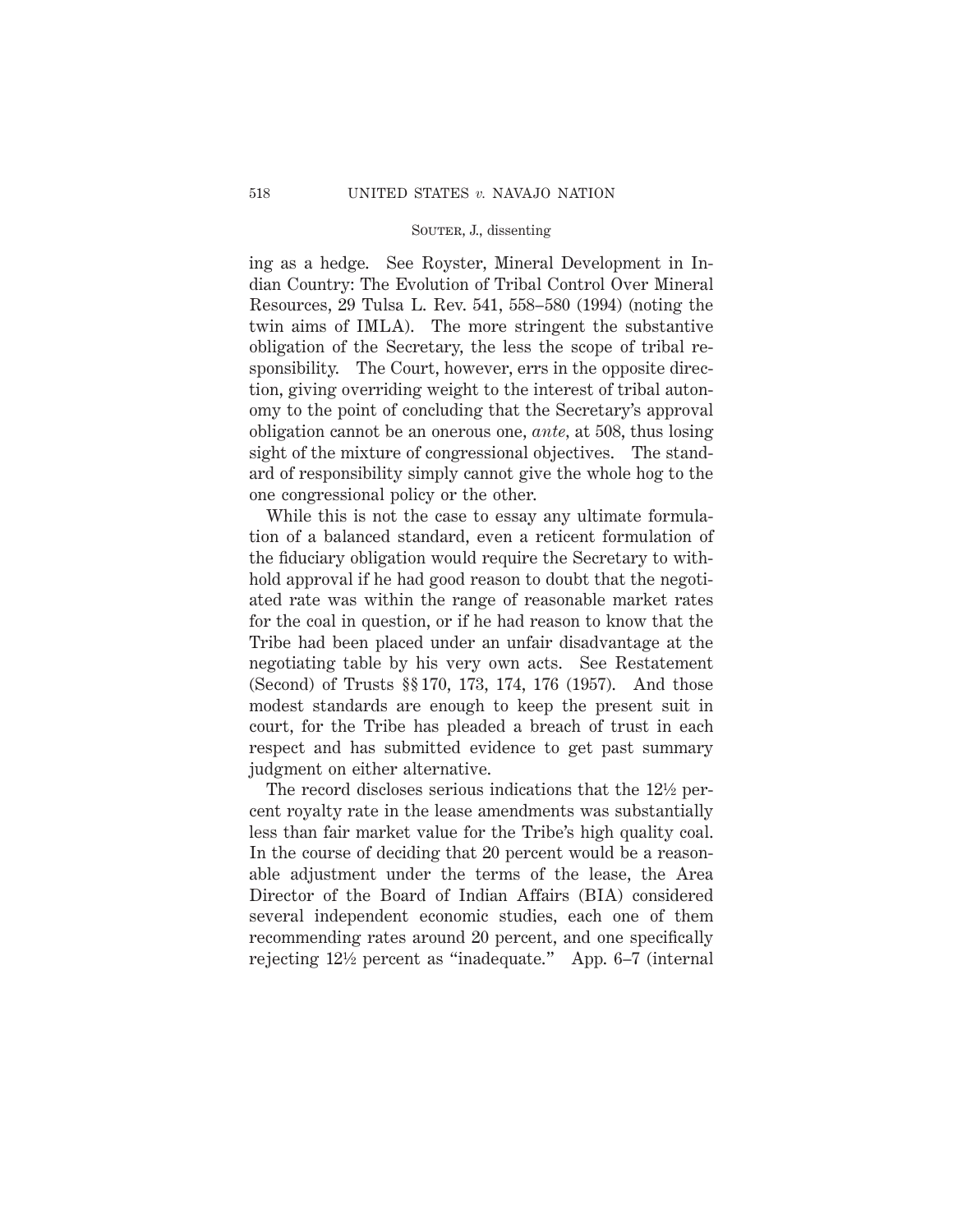quotation marks omitted).3 These conclusions were confirmed by the expert from the BIA's Energy and Mineral Division, in a supplemental report submitted after Peabody appealed the Area Director's decision. That report not only endorsed the 20 percent rate, but expressly found that the royalty rate "should be much higher than the 12.5% that the Federal Government receives for surface-mined coal" because the Navajo coal is "extremely valuable." *Id.,* at 22. No federal study ever recommended a royalty rate under 20 percent, and yet the Secretary approved a rate little more than half that. *Id.,* at 134. When this case was before the Federal Circuit, Judge Schall took the sensible position that the Secretary was obligated to obtain an independent market study to assess the rate in these circumstances, see 263 F. 3d 1325, 1340 (2001) (opinion concurring in part and dissenting in part), and the record as it stands shows the Secretary to be clearly open to the claim of fiduciary breach for approving the rate on the information he is said to have had. Of course I recognize that the Secretary's obligation is to approve leases, not royalty rates in isolation, but an allegation that he approved an otherwise unjustified rate apparently well below market for the particular resource deposit certainly raises a claim of breach.

<sup>&</sup>lt;sup>3</sup> The United States Bureau of Mines recommended an adjusted royalty rate of 20 percent, while the BIA's Division of Energy and Mineral Resources recommended 24.44 percent in a separate report. Several private studies also endorsed rates in the 20 percent range: one, conducted by the Council of Energy Resource Tribes, concluded that the rate should be between 15 and 20 percent, and another, prepared by a private management consultant firm at the request of the Navajo, advocated a rate of between 17.08 and 22.77 percent. The only report with a significantly lower rate was the report submitted by Peabody, which recommended a rate of 5.57 to 7.16 percent. This figure was based not on current fair value but rather on what rate would "restore the benefits that were originally contemplated when the 1964 lease was signed by both parties." App. 16–18.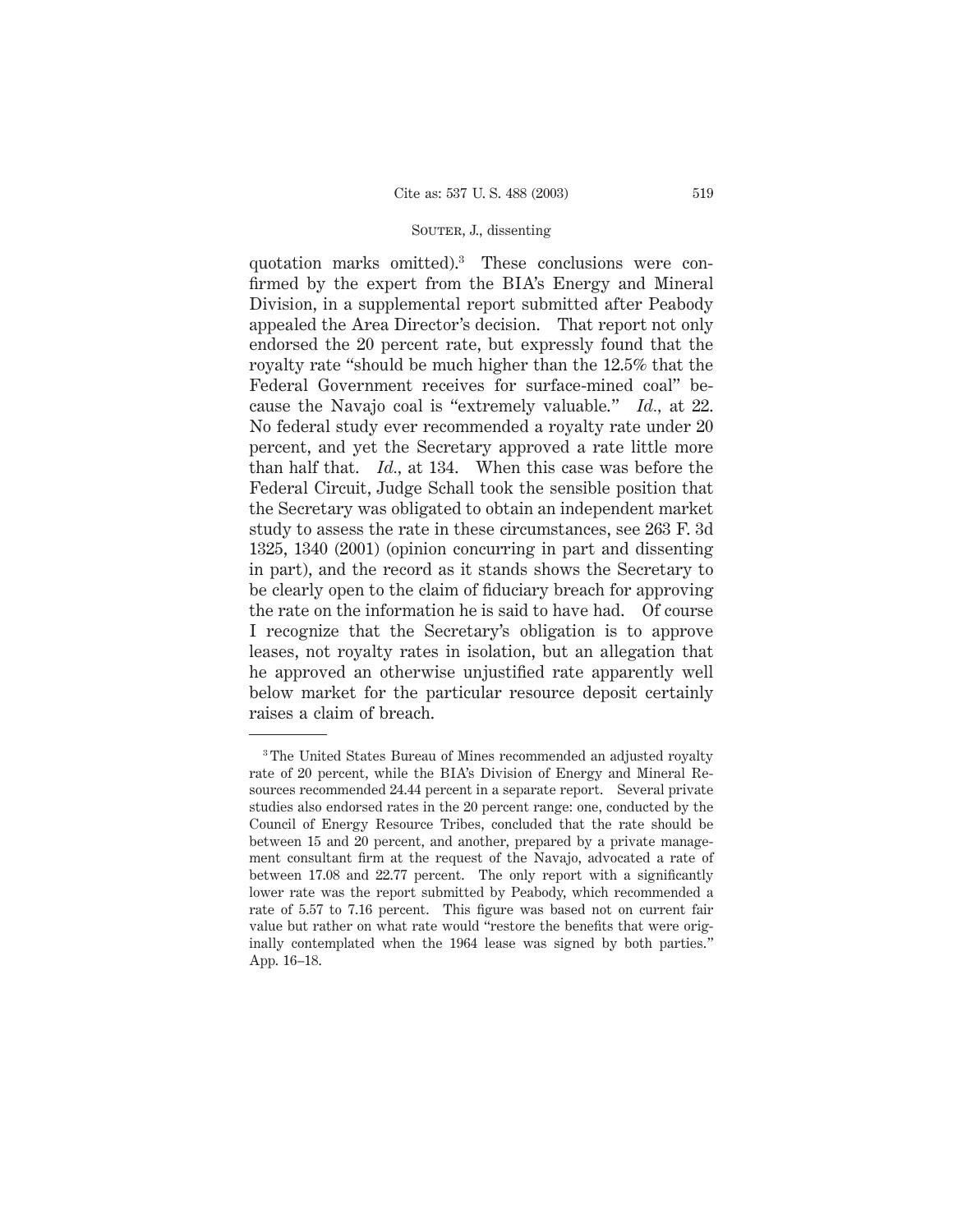What is more, the Tribe has made a powerful showing that the Secretary knew perfectly well how his own intervention on behalf of Peabody had derailed the lease adjustment proceeding that would in all probability have yielded the 20 percent rate. After his *ex parte* meeting with Peabody's representatives, the Secretary put his name on the memorandum, drafted by Peabody, directing Deputy Assistant Secretary Fritz to withhold his decision affirming the 20 percent rate; directing him to mislead the Tribe by telling it that no decision on the merits of the adjustment was imminent, when in fact the affirmance had been prepared for Fritz's signature; and directing him to encourage the Tribe to shift its attention from the Area Director's appealed award of 20 percent and return to the negotiating table, where 20 percent was never even a possibility. App. 117–118. The purpose and predictable effect of these actions was to induce the Tribe to take a deep discount in the royalty rate in the face of what the Tribe feared would otherwise be prolonged revenue loss and uncertainty. The point of this evidence is not that the Secretary violated some rule of procedure for administrative appeals, *ante,* at 512–513, or some statutory duty regarding royalty adjustments under the terms of the earlier lease. What these facts support is the Tribe's claim that the Secretary defaulted on his fiduciary responsibility to withhold approval of an inadequate lease accepted by the Tribe while under a disadvantage the Secretary himself had intentionally imposed.4

<sup>4</sup> The possibility that the Secretary could have set aside Fritz's rejection of Peabody's appeal does not, despite the Court's suggestion, *ante,* at 513– 514, defeat the Tribe's claim under § 396a. As an initial matter, whatever formal authority the Secretary may have had, nothing cited by the parties suggests that the Secretary was considering such action, which would have painted him plainly as catering to Peabody. Hence the cautious qualification in the memorandum to Fritz, emphasizing that his intervention was "not intended as a determination of the merits" of the 20 percent rate adjustment. App. 118. Given that the federal economic surveys unanimously endorsed 20 percent, it is unclear what basis the Secretary